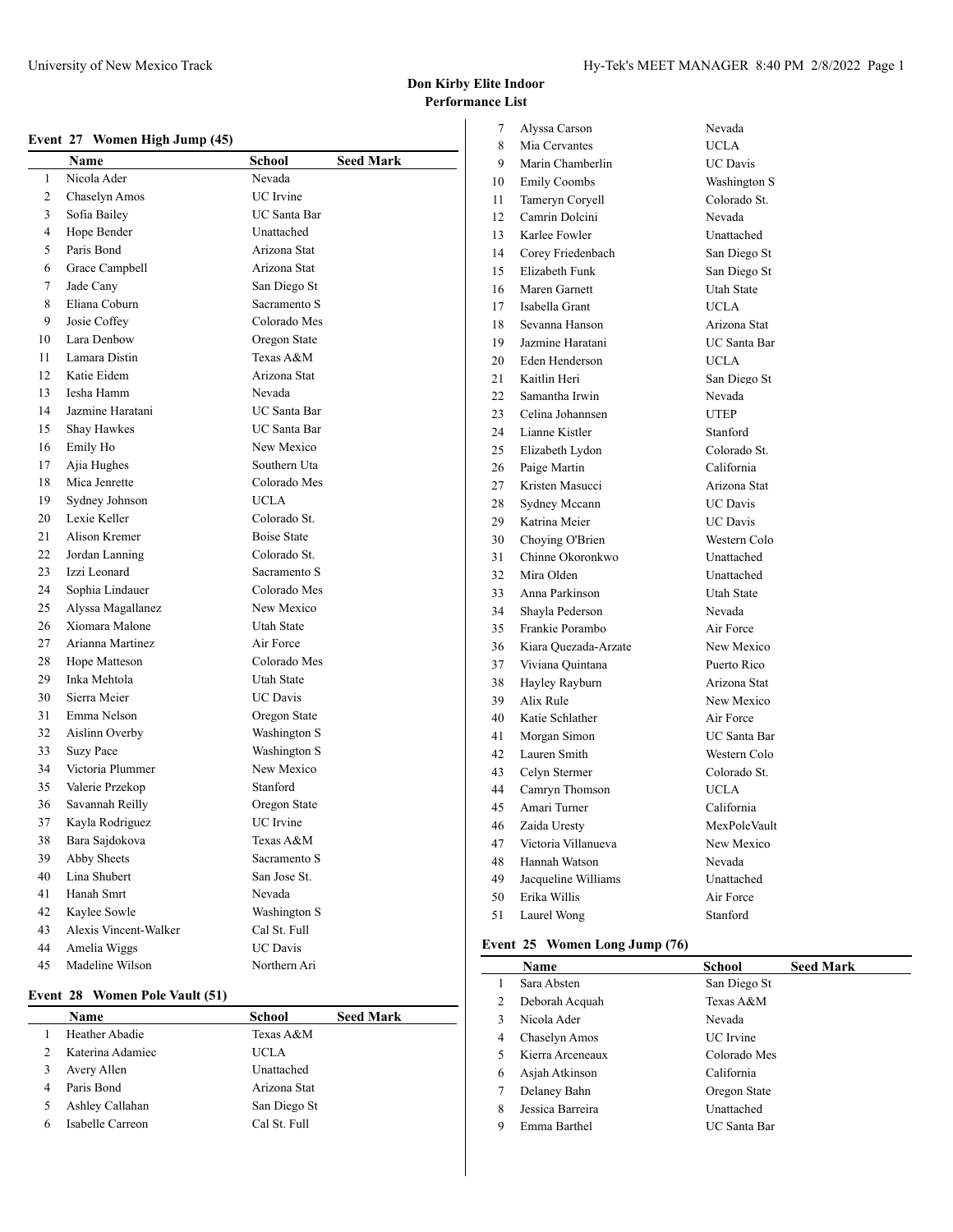$\overline{1}$ 

## **Event 25 ...(Women Long Jump (76))**

|    | еvенс <i>25</i> ( women Long Jump (70 <i>))</i> |                            |
|----|-------------------------------------------------|----------------------------|
|    | Name                                            | School<br><b>Seed Mark</b> |
| 10 | Naiah Boardingham                               | Nevada                     |
| 11 | Jiana Boston                                    | <b>UC</b> Santa Bar        |
| 12 | Erica Bougard                                   | Nike/NYAC                  |
| 13 | Shaya Chenoweth                                 | Colorado Mes               |
| 14 | Aryel Coats                                     | UC Irvine                  |
| 15 | Jahzara Davis                                   | Colorado St.               |
| 16 | Eireann Donohoe                                 | Western Colo               |
| 17 | Jenna Fee Feyerabend                            | San Diego St               |
| 18 | Henrike Fiedler                                 | Idaho                      |
| 19 | Jenna Figueroa                                  | Northern Ari               |
| 20 | <b>Rhesa Foster</b>                             | Nike                       |
| 21 | Greta Fraraccio                                 | F<br>San Jose St.          |
| 22 | Gabrielle Fraser                                | Nevada                     |
| 23 | Ta'nalya Gordon                                 | Arizona Stat               |
| 24 | Jai Gruenwald                                   | <b>UCLA</b>                |
| 25 | <b>Taryn Hankins</b>                            | Arizona Stat               |
| 26 | Sophia Hartwell                                 | <b>UCLA</b>                |
| 27 | Chari Hawkins                                   | Unattached                 |
| 28 | Emily Ho                                        | New Mexico                 |
| 29 | Chelsea Howard                                  | Oregon State               |
| 30 | Shayla Howell                                   | Wyoming                    |
| 31 | Reyna Johnson                                   | <b>UC</b> Irvine           |
| 32 | Simone Johnson                                  | San Diego St               |
| 33 | Sydney Johnson                                  | <b>UCLA</b>                |
| 34 | Allie Jones                                     | Stanford                   |
| 35 | Kate Kadrmas                                    | Nevada                     |
| 36 | Lexie Keller                                    | Colorado St.               |
| 37 | Kenashalee Kerr                                 | Northern Ari               |
| 38 | Annie Kunz                                      | Omorpho                    |
| 39 | Jordan Lanning                                  | Colorado St.               |
| 40 | Maggie Larson                                   | <b>Boise State</b>         |
| 41 | Mahkaia Lee                                     | San Jose St.               |
| 42 | Jennifer Luong                                  | San Jose St.               |
| 43 | Xiomara Malone                                  | Utah State                 |
| 44 | Lily Margolis                                   | Northern Ari               |
| 45 | Aasha Marler                                    | Unattached                 |
| 46 | Audrey McElmurry                                | Sacramento S               |
| 47 | Sadie McMullen                                  | Wyoming                    |
| 48 | Maria Paz Milani                                | Nevada                     |
| 49 | Elise Miller                                    | Stanford                   |
| 50 | Anneke Moersdorf                                | Oregon State               |
| 51 | Rayven Nealey                                   | Nevada                     |
| 52 | Chisom Obioha                                   | New Mexico H               |
| 53 | Grace Oldham                                    | <b>Boise State</b>         |
| 54 | Kailey Paterson                                 | Colorado Mes               |
| 55 | Jordan Patterson                                | San Jose St.               |
| 56 | Victoria Plummer                                | New Mexico                 |
| 57 | Anna Rodgers                                    | Washington S               |
| 58 | Kayla Rodriguez                                 | UC Irvine                  |
| 59 | Megan Ronan                                     | <b>UCLA</b>                |
| 60 | Jazlynn Shearer                                 | California                 |
| 61 | Zhane Smith                                     | Texas A&M                  |
| 62 | Hanah Smrt                                      | Nevada                     |
| 63 | Anna Sommerfeld                                 | Nevada                     |
| 64 | Vanessa Spizewski                               | San Diego St               |

| 65 | <b>Tess Stapleton</b> | Stanford           |
|----|-----------------------|--------------------|
| 66 | Jessica Swalve        | UC Santa Bar       |
| 67 | Dejanae Thompson      | San Diego St       |
| 68 | Jasmine Todd          | Unattached         |
| 69 | Ijeoma Uche           | California         |
| 70 | Jaidyn Valencia       | New Mexico H       |
| 71 | Karen Villa Medina    | <b>UTEP</b>        |
| 72 | Courtney Weisenberger | Northern Ari       |
| 73 | Elizabeth White       | Southern Uta       |
| 74 | Kate White            | <b>Boise State</b> |
| 75 | Makayla Williams      | Colorado St.       |
| 76 | Teagan Zwaanstra      | Stanford           |
|    |                       |                    |

## **Event 26 Women Triple Jump (47)**

|                | Name                | School              | <b>Seed Mark</b> |
|----------------|---------------------|---------------------|------------------|
| $\mathbf{1}$   | Deborah Acquah      | Texas A&M           |                  |
| $\overline{c}$ | Aumni Ashby         | Wyoming             |                  |
| 3              | Jiana Boston        | <b>UC</b> Santa Bar |                  |
| 4              | Jade Cany           | San Diego St        |                  |
| 5              | Alexia Croffet      | Sacramento S        |                  |
| 6              | Kiana Davis         | Unattached          |                  |
| 7              | Chian DeLoach       | Colorado Mes        |                  |
| 8              | Lara Denbow         | Oregon State        |                  |
| 9              | Lamara Distin       | Texas A&M           |                  |
| 10             | Eireann Donohoe     | Western Colo        |                  |
| 11             | Jenna Figueroa      | Northern Ari        |                  |
| 12             | Asha Fletcher       | California          |                  |
| 13             | Jayla Flowers       | Sacramento S        |                  |
| 14             | Greta Fraraccio     | San Jose St.        |                  |
| 15             | Gabrielle Fraser    | Nevada              |                  |
| 16             | Mikyla Harkley      | New Mexico          |                  |
| 17             | Sophia Hartwell     | <b>UCLA</b>         |                  |
| 18             | Simone Johnson      | San Diego St        |                  |
| 19             | Hawa Kamara         | <b>UCLA</b>         |                  |
| 20             | Kenashalee Kerr     | Northern Ari        |                  |
| 21             | Mariana Lanz        | UC Santa Bar        |                  |
| 22             | Maggie Larson       | <b>Boise State</b>  |                  |
| 23             | Mahkaia Lee         | San Jose St.        |                  |
| 24             | Samantha Louie      | <b>UC</b> Davis     |                  |
| 25             | Tayler LyDay        | Idaho               |                  |
| 26             | Lily Margolis       | Northern Ari        |                  |
| 27             | Maria Paz Milani    | Nevada              |                  |
| 28             | Elise Miller        | Stanford            |                  |
| 29             | Anneke Moersdorf    | Oregon State        |                  |
| 30             | Sidnee Naerebout    | <b>Utah State</b>   |                  |
| 31             | Rayven Nealey       | Nevada              |                  |
| 32             | Emma Nelson         | Oregon State        |                  |
| 33             | Grace Oldham        | <b>Boise State</b>  |                  |
| 34             | Sela Pastrana       | Cal St. Full        |                  |
| 35             | Citlali Pichardo    | <b>UC</b> Irvine    |                  |
| 36             | <b>Ryann Porter</b> | Indiana Stat        |                  |
| 37             | Felicia Renelus     | California          |                  |
| 38             | Marthe Roee         | New Mexico          |                  |
| 39             | Emilia Sjostrand    | San Jose St.        |                  |
| 40             | Kerrington Smith    | <b>UC</b> Davis     |                  |
| 41             | Jaaden Steele       | Oregon State        |                  |
| 42             | Dejanae Thompson    | San Diego St        |                  |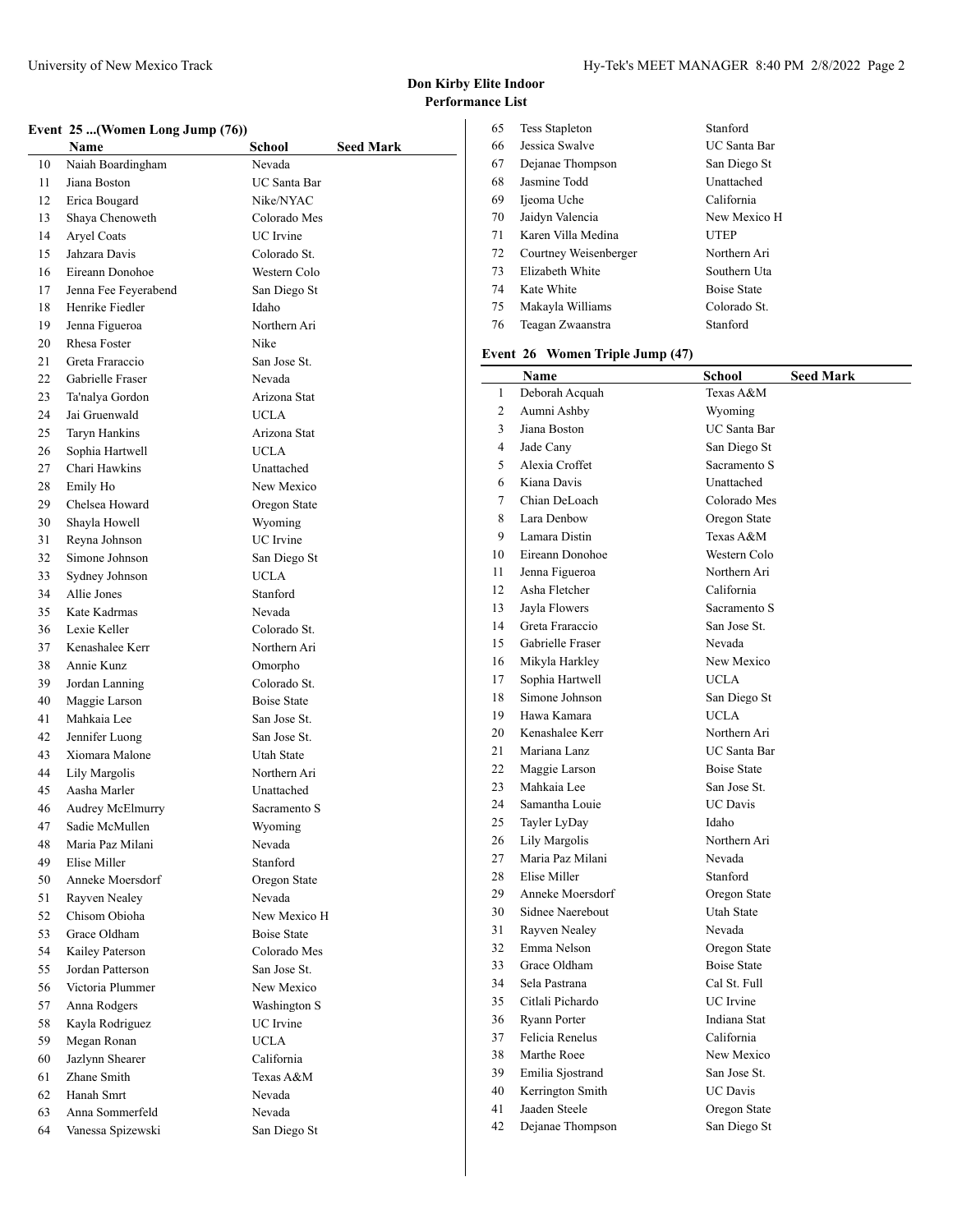## **Event 26 ...(Women Triple Jump (47))**

|    | <b>Name</b>           | School       | <b>Seed Mark</b> |
|----|-----------------------|--------------|------------------|
| 43 | Annie Topal           | New Mexico H |                  |
| 44 | Courtney Weisenberger | Northern Ari |                  |
| 45 | Allyson Weiss         | Stanford     |                  |
| 46 | Kate White            | Boise State  |                  |
| 47 | Makayla Williams      | Colorado St. |                  |

## **Event 29 Women Shot Put (52)**

|    | Name                  | School                       | <b>Seed Mark</b> |
|----|-----------------------|------------------------------|------------------|
| 1  | Chaselyn Amos         | <b>UC</b> Irvine             |                  |
| 2  | Onyi Anigbogu         | San Diego St                 |                  |
| 3  | Sofia Bailey          | UC Santa Bar                 |                  |
| 4  | Tori Bailey           | Utah State                   |                  |
| 5  | Hope Bender           | Unattached                   |                  |
| 6  | Erica Bougard         | Nike/NYAC                    |                  |
| 7  | Tarynn Bown           | Colorado St.                 |                  |
| 8  | Jordyn Bryant         | San Diego St                 |                  |
| 9  | Kimberly Buchanan     | Northern Ari                 |                  |
| 10 | Teresa Chang          | Cal St. Full                 |                  |
| 11 | Samantha Cordier      | <b>UTEP</b>                  |                  |
| 12 | Breanna Espinoza      | Sacramento S                 |                  |
| 13 | Sinai Fatafehi        | Cal St. Full                 |                  |
| 14 | Jenna Fee Feyerabend  | San Diego St                 |                  |
| 15 | Lizbeth Fierro        | <b>UTEP</b>                  |                  |
| 16 | Deanna Gaines         | Sacramento S                 |                  |
| 17 | Evalen Garcia         | Cal St. Full                 |                  |
| 18 | Maia Garren           | Utah State                   |                  |
| 19 | Rebecca Green         | New Mexico S                 |                  |
| 20 | Marlene Gutierrez     | <b>UC</b> Davis              |                  |
| 21 | Chari Hawkins         | Unattached                   |                  |
| 22 | Michaela Hawkins      | Colorado St.                 |                  |
| 23 | Emily Ho              | New Mexico                   |                  |
| 24 | Meleeah Holmes-McKown | Colorado Mes                 |                  |
| 25 | Maci Irons            | Texas A&M                    |                  |
| 26 | Krishna Jayasankar    | UTEP                         |                  |
| 27 | Allie Jones           | Stanford                     |                  |
| 28 | Annie Kunz            | Omorpho                      |                  |
| 29 | Mya Lesnar            | Arizona Stat                 |                  |
| 30 | Savannah Mbamo        | UC Santa Bar                 |                  |
| 31 | Gabby McDonald        | Colorado St.                 |                  |
| 32 | Abigail Meder         | Sacramento S                 |                  |
| 33 | Natalie Murillo       | <b>UTEP</b>                  |                  |
| 34 | Shantel Nnaji         | Sacramento S                 |                  |
| 35 | Victoria Plummer      | New Mexico                   |                  |
| 36 | Natalie Ramirez       | <b>UCLA</b>                  |                  |
| 37 | Hannah Ringel         | Idaho                        |                  |
| 38 | Kayla Rodriguez       | UC Irvine                    |                  |
| 39 | Matilde Roe           |                              |                  |
| 40 | Gabriela Sanchez      | Northern Ari<br>UC Santa Bar |                  |
| 41 | Kristin Smoot         | California                   |                  |
| 42 | Sah-Jay Stevens       |                              |                  |
| 43 | Lyvante Su'emai       | UTEP                         |                  |
| 44 |                       | UCLA                         |                  |
|    | Grace Togiai          | San Jose St.                 |                  |
| 45 | Deandra Tyler         | UC Irvine                    |                  |
| 46 | Jorinde Van Klinken   | Arizona Stat                 |                  |
| 47 | Karen Villa Medina    | <b>UTEP</b>                  |                  |

| 48  | Carly Watts       | Northern Ari |
|-----|-------------------|--------------|
| 49  | Kyliegh Wilkerson | Cal St. Full |
| 50  | Jessica Woodard   | Unattached   |
| 51  | Heather Yackey    | Colorado Mes |
| 52. | Roosa Yloenen     | <b>UTEP</b>  |

## **Event 30 Women Weight Throw (42)**

|                | Name                  | School              | <b>Seed Mark</b> |
|----------------|-----------------------|---------------------|------------------|
| $\mathbf{1}$   | Tori Bailey           | <b>Utah State</b>   |                  |
| 2              | Jasmine Blair         | California          |                  |
| 3              | Tarynn Bown           | Colorado St.        |                  |
| $\overline{4}$ | Jordyn Bryant         | San Diego St        |                  |
| 5              | Kimberly Buchanan     | Northern Ari        |                  |
| 6              | McKenna Chaney        | Northern Ari        |                  |
| 7              | Teresa Chang          | Cal St. Full        |                  |
| 8              | Samantha Cordier      | <b>UTEP</b>         |                  |
| 9              | Sinai Fatafehi        | Cal St. Full        |                  |
| 10             | Lizbeth Fierro        | <b>UTEP</b>         |                  |
| 11             | Jordan Fong           | Stanford            |                  |
| 12             | Evalen Garcia         | Cal St. Full        |                  |
| 13             | Maia Garren           | <b>Utah State</b>   |                  |
| 14             | Marlene Gutierrez     | <b>UC</b> Davis     |                  |
| 15             | Michaela Hawkins      | Colorado St.        |                  |
| 16             | Emily Hernandez       | New Mexico S        |                  |
| 17             | Meleeah Holmes-McKown | Colorado Mes        |                  |
| 18             | Ashpreet Kler         | <b>UC</b> Davis     |                  |
| 19             | Kayla Larry           | <b>UTEP</b>         |                  |
| 20             | Phetisang Makhethe    | New Mexico S        |                  |
| 21             | Savannah Mbamo        | <b>UC</b> Santa Bar |                  |
| 22             | Gabby McDonald        | Colorado St.        |                  |
| 23             | Abigail Meder         | Sacramento S        |                  |
| 24             | Makiya Moore          | New Mexico S        |                  |
| 25             | Natalie Murillo       | <b>UTEP</b>         |                  |
| 26             | Shantel Nnaji         | Sacramento S        |                  |
| 27             | Emma Nwachukwu        | Southern Uta        |                  |
| 28             | Natalie Ramirez       | <b>UCLA</b>         |                  |
| 29             | Gabriela Sanchez      | <b>UC</b> Santa Bar |                  |
| 30             | Kassidy Sani          | <b>UC</b> Irvine    |                  |
| 31             | Naiylah Shepherd      | San Jose St.        |                  |
| 32             | Jennifer Slater       | Northern Ari        |                  |
| 33             | Amanda Spear          | UC Santa Bar        |                  |
| 34             | Sah-Jay Stevens       | <b>UTEP</b>         |                  |
| 35             | Lyvante Su'emai       | <b>UCLA</b>         |                  |
| 36             | Grace Togiai          | San Jose St.        |                  |
| 37             | Deandra Tyler         | UC Irvine           |                  |
| 38             | Kaitlyn Ward          | New Mexico S        |                  |
| 39             | Carly Watts           | Northern Ari        |                  |
| 40             | Erin Whelan           | Sacramento S        |                  |
| 41             | Kyliegh Wilkerson     | Cal St. Full        |                  |
| 42             | Heather Yackey        | Colorado Mes        |                  |

# **Event 12 Men High Jump (30)**

| Name          | School       | <b>Seed Mark</b> |
|---------------|--------------|------------------|
| Carter Bajoit | Texas A&M    |                  |
| Jakub Belik   | <b>UTEP</b>  |                  |
| Ryan Blake    | Colorado St. |                  |
| Hunter Brown  | Wyoming      |                  |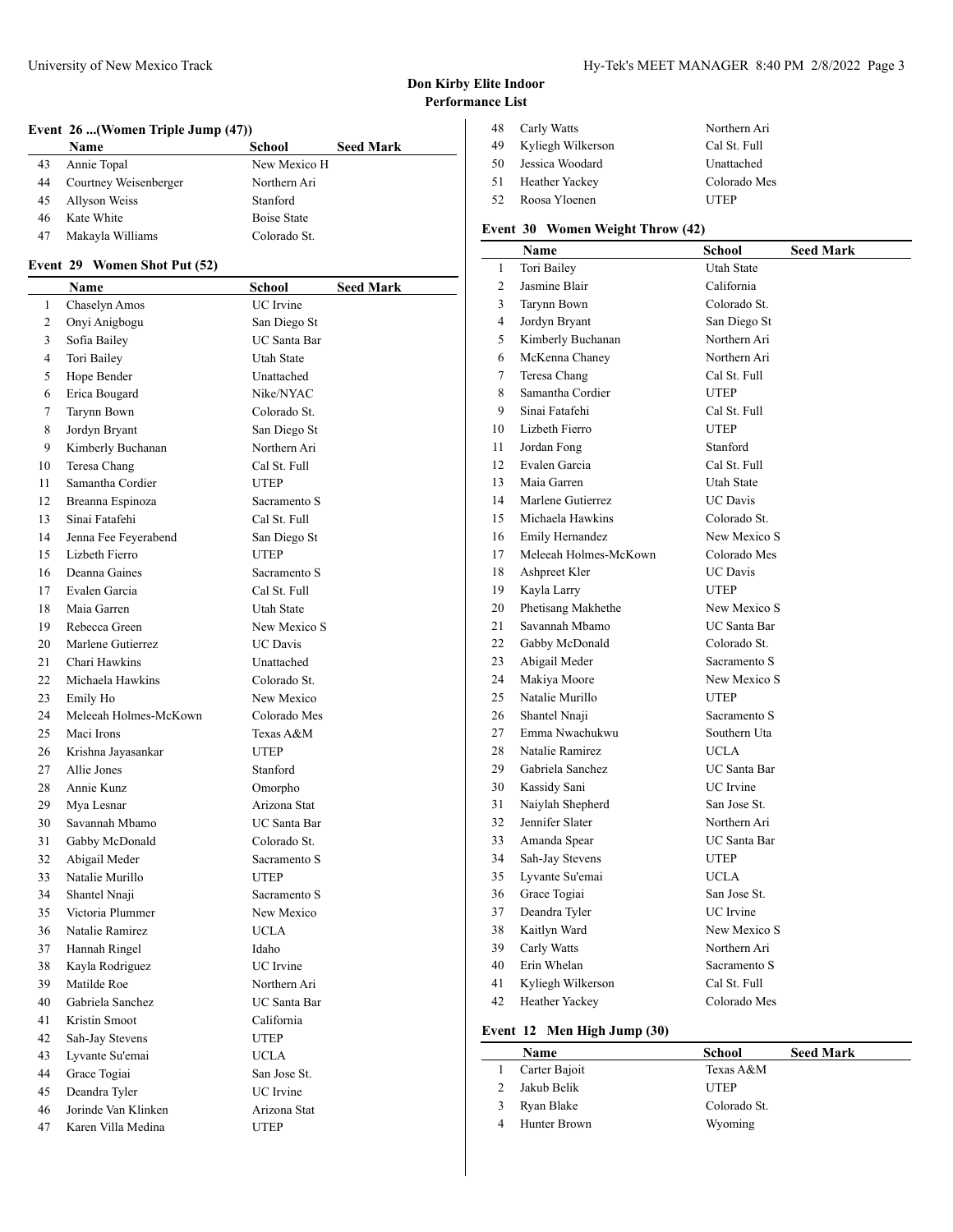## **Event 12 ...(Men High Jump (30))**

|    | вусис 12 …, вдеся нідн банр (50 <i>))</i> |                     |                  |
|----|-------------------------------------------|---------------------|------------------|
|    | <b>Name</b>                               | <b>School</b>       | <b>Seed Mark</b> |
| 5  | Kelton Chenworth                          | <b>Utah State</b>   |                  |
| 6  | Jeremy Cody                               | Arizona Stat        |                  |
| 7  | Sage Coventry                             | Wyoming             |                  |
| 8  | Adam Giron                                | New Mexico          |                  |
| 9  | Miles Grant                               | Sacramento S        |                  |
| 10 | Jake Hall                                 | Air Force           |                  |
| 11 | Ben Hoffman                               | <b>Utah State</b>   |                  |
| 12 | Braeden Holcombe                          | Air Force           |                  |
| 13 | Philip Hundl                              | Air Force           |                  |
| 14 | Mitch Jacobson                            | Washington S        |                  |
| 15 | Kyle Jankans                              | San Jose St.        |                  |
| 16 | Aaron Kim                                 | <b>UCLA</b>         |                  |
| 17 | Jake Lamberth                             | Texas A&M           |                  |
| 18 | Sean Lee                                  | <b>UCLA</b>         |                  |
| 19 | Joren McKeever                            | Southern Uta        |                  |
| 20 | Pete Mead                                 | Wyoming             |                  |
| 21 | Wyatt Murphy                              | Air Force           |                  |
| 22 | Zachary Porter                            | <b>Unat-New Mex</b> |                  |
| 23 | Emilio Rios                               | <b>UTEP</b>         |                  |
| 24 | Jalan Rivers                              | Air Force           |                  |
| 25 | Joseph Ruddell                            | Idaho               |                  |
| 26 | Samuel Schneider                          | Wyoming             |                  |
| 27 | Collin Schulz                             | Air Force           |                  |
| 28 | James Stevens                             | Stanford            |                  |
| 29 | Ishmel Williams                           | Texas A&M           |                  |
| 30 | Jai Williams                              | California          |                  |

## **Event 13 Men Pole Vault (43)**

|                 | Name                 | School       | <b>Seed Mark</b> |
|-----------------|----------------------|--------------|------------------|
| 1               | Mason Adams          | Colorado St. |                  |
| 2               | Andrew Aguilar       | Cal St. Full |                  |
| 3               | Gabe Brown           | Unattached   |                  |
| 4               | <b>Garrett Brown</b> | Stanford     |                  |
| 5               | Kyle Brown           | <b>UCLA</b>  |                  |
| 6               | Ryan Brown           | Air Force    |                  |
| 7               | <b>Tyler Burns</b>   | California   |                  |
| 8               | Victor Castillero    | Unattached   |                  |
| 9               | Michael Chadwick     | Arizona Stat |                  |
| 10              | Ben Charlebois       | Air Force    |                  |
| 11              | Calvin Ciganik       | Air Force    |                  |
| 12 <sub>1</sub> | Ernesto Collazo      | Cal St. Full |                  |
| 13              | <b>Austin Cox</b>    | Arizona Stat |                  |
| 14              | Tate Curran          | <b>UCLA</b>  |                  |
| 15              | Zach Davis           | Texas A&M    |                  |
| 16              | Becker Ell           | Colorado Mes |                  |
| 17              | <b>Tim Ellis</b>     | Western Colo |                  |
| 18              | Bryson Engebretsen   | Wyoming      |                  |
| 19              | Jacob Englar         | Washington S |                  |
| 20              | Nathan Filipek       | Unattached   |                  |
| 21              | Ethan Gardner        | Air Force    |                  |
| 22              | Connor Gregston      | Texas A&M    |                  |
| 23              | Eldridge Harris      | Colorado St. |                  |
| 24              | Samuel Heinrichs     | Cal St. Full |                  |
| 25              | Nathan Hiett         | Azpva        |                  |
| 26              | Andrew Jorgenson     | Western Colo |                  |

| 27 | Hunter Kasprzyk    | Arizona Stat |
|----|--------------------|--------------|
| 28 | Jorge Luna         | Risen Perfor |
| 29 | Caiden Macktinger  | Air Force    |
| 30 | Skyler Magula      | California   |
| 31 | Gabriel Maille     | Azpva        |
| 32 | Max Manson         | Stanford     |
| 33 | Caleb Murdock      | Texas A&M    |
| 34 | <b>Tray Oates</b>  | Azpva        |
| 35 | Daniel Palacio     | Cal St. Full |
| 36 | Robert Postell     | Air Force    |
| 37 | Marshall Rasmussen | Utah State   |
| 38 | Collin Scheuring   | Western Colo |
| 39 | Michael Schmuhl    | Texas A&M    |
| 40 | Garrett Searls     | Colorado Mes |
| 41 | Garrett Starkey    | Azpva        |
| 42 | Audie Wyatt        | Unattached   |
| 43 | Kyle Yonker        | Western Colo |

# **Event 10 Men Long Jump (41)**

| Andrew Aguilar<br>Cal St. Full<br>$\mathbf{1}$<br>$\overline{c}$<br>Skyler Andam<br>Utah State<br>3<br>Sean Ayale<br>Cal St. Full<br>$\overline{4}$<br>Hunter Brown<br>Wyoming<br>5<br>Allam Bushara<br>Colorado St.<br>6<br>Sirr Butler<br>Northern Ari<br>7<br>Isa Bynum<br>Colorado St.<br>Jalen Cadet<br>8<br><b>UTEP</b><br>Kamau Carlisle<br>9<br>California<br>John Colizzi<br>Air Force<br>10<br>Sage Coventry<br>11<br>Wyoming<br>12<br>Mitchell Effing<br>Northern Ari<br>13<br>Bryson Engebretsen<br>Wyoming<br>14<br>Kamal-Craig Golaube<br>Colorado St.<br>15<br>Cameron Harris<br>Air Force<br>Camwrin Harris<br>16<br><b>Adams State</b><br>17<br>Josh Hartvigsen<br>Utah State<br>18<br>Jeff Henderson<br>Unattached<br>19<br>Braeden Holcombe<br>Air Force<br>20<br>Allan Hunter<br>Stanford<br>21<br>Dylan James<br>Arizona Stat<br>22<br>Jaren Johnson<br>Sacramento S<br>23<br>Eric Lundgren<br>Colorado St.<br>24<br>Mason Mangum<br>California<br>25<br>Gabriel Martin<br>UCLA-<br>26<br>Kareem Mersal<br>Wyoming<br>27<br>Mason Mitchell<br>Sacramento S<br>28<br>Wyatt Murphy<br>Air Force<br>29<br><b>Tucker Myers</b><br>Colorado St.<br>30<br>Jack Normand<br>Northern Ari<br>Zach Nunis<br>31<br>Idaho<br>32<br>Zachary Porter<br>Unat-New Mex<br>33<br>Shomari Rogers-Walton<br>Indiana Stat<br>Dhanushka Sandaruwan<br>34<br>Unattached<br>Air Force<br>35<br>Travon Stevens-Long<br>Colorado St.<br>36<br>Cory Taylor<br>37<br>LaShawn Taylor<br>Air Force | Name | <b>School</b> | <b>Seed Mark</b> |
|-------------------------------------------------------------------------------------------------------------------------------------------------------------------------------------------------------------------------------------------------------------------------------------------------------------------------------------------------------------------------------------------------------------------------------------------------------------------------------------------------------------------------------------------------------------------------------------------------------------------------------------------------------------------------------------------------------------------------------------------------------------------------------------------------------------------------------------------------------------------------------------------------------------------------------------------------------------------------------------------------------------------------------------------------------------------------------------------------------------------------------------------------------------------------------------------------------------------------------------------------------------------------------------------------------------------------------------------------------------------------------------------------------------------------------------------------------------------------------------------|------|---------------|------------------|
|                                                                                                                                                                                                                                                                                                                                                                                                                                                                                                                                                                                                                                                                                                                                                                                                                                                                                                                                                                                                                                                                                                                                                                                                                                                                                                                                                                                                                                                                                           |      |               |                  |
|                                                                                                                                                                                                                                                                                                                                                                                                                                                                                                                                                                                                                                                                                                                                                                                                                                                                                                                                                                                                                                                                                                                                                                                                                                                                                                                                                                                                                                                                                           |      |               |                  |
|                                                                                                                                                                                                                                                                                                                                                                                                                                                                                                                                                                                                                                                                                                                                                                                                                                                                                                                                                                                                                                                                                                                                                                                                                                                                                                                                                                                                                                                                                           |      |               |                  |
|                                                                                                                                                                                                                                                                                                                                                                                                                                                                                                                                                                                                                                                                                                                                                                                                                                                                                                                                                                                                                                                                                                                                                                                                                                                                                                                                                                                                                                                                                           |      |               |                  |
|                                                                                                                                                                                                                                                                                                                                                                                                                                                                                                                                                                                                                                                                                                                                                                                                                                                                                                                                                                                                                                                                                                                                                                                                                                                                                                                                                                                                                                                                                           |      |               |                  |
|                                                                                                                                                                                                                                                                                                                                                                                                                                                                                                                                                                                                                                                                                                                                                                                                                                                                                                                                                                                                                                                                                                                                                                                                                                                                                                                                                                                                                                                                                           |      |               |                  |
|                                                                                                                                                                                                                                                                                                                                                                                                                                                                                                                                                                                                                                                                                                                                                                                                                                                                                                                                                                                                                                                                                                                                                                                                                                                                                                                                                                                                                                                                                           |      |               |                  |
|                                                                                                                                                                                                                                                                                                                                                                                                                                                                                                                                                                                                                                                                                                                                                                                                                                                                                                                                                                                                                                                                                                                                                                                                                                                                                                                                                                                                                                                                                           |      |               |                  |
|                                                                                                                                                                                                                                                                                                                                                                                                                                                                                                                                                                                                                                                                                                                                                                                                                                                                                                                                                                                                                                                                                                                                                                                                                                                                                                                                                                                                                                                                                           |      |               |                  |
|                                                                                                                                                                                                                                                                                                                                                                                                                                                                                                                                                                                                                                                                                                                                                                                                                                                                                                                                                                                                                                                                                                                                                                                                                                                                                                                                                                                                                                                                                           |      |               |                  |
|                                                                                                                                                                                                                                                                                                                                                                                                                                                                                                                                                                                                                                                                                                                                                                                                                                                                                                                                                                                                                                                                                                                                                                                                                                                                                                                                                                                                                                                                                           |      |               |                  |
|                                                                                                                                                                                                                                                                                                                                                                                                                                                                                                                                                                                                                                                                                                                                                                                                                                                                                                                                                                                                                                                                                                                                                                                                                                                                                                                                                                                                                                                                                           |      |               |                  |
|                                                                                                                                                                                                                                                                                                                                                                                                                                                                                                                                                                                                                                                                                                                                                                                                                                                                                                                                                                                                                                                                                                                                                                                                                                                                                                                                                                                                                                                                                           |      |               |                  |
|                                                                                                                                                                                                                                                                                                                                                                                                                                                                                                                                                                                                                                                                                                                                                                                                                                                                                                                                                                                                                                                                                                                                                                                                                                                                                                                                                                                                                                                                                           |      |               |                  |
|                                                                                                                                                                                                                                                                                                                                                                                                                                                                                                                                                                                                                                                                                                                                                                                                                                                                                                                                                                                                                                                                                                                                                                                                                                                                                                                                                                                                                                                                                           |      |               |                  |
|                                                                                                                                                                                                                                                                                                                                                                                                                                                                                                                                                                                                                                                                                                                                                                                                                                                                                                                                                                                                                                                                                                                                                                                                                                                                                                                                                                                                                                                                                           |      |               |                  |
|                                                                                                                                                                                                                                                                                                                                                                                                                                                                                                                                                                                                                                                                                                                                                                                                                                                                                                                                                                                                                                                                                                                                                                                                                                                                                                                                                                                                                                                                                           |      |               |                  |
|                                                                                                                                                                                                                                                                                                                                                                                                                                                                                                                                                                                                                                                                                                                                                                                                                                                                                                                                                                                                                                                                                                                                                                                                                                                                                                                                                                                                                                                                                           |      |               |                  |
|                                                                                                                                                                                                                                                                                                                                                                                                                                                                                                                                                                                                                                                                                                                                                                                                                                                                                                                                                                                                                                                                                                                                                                                                                                                                                                                                                                                                                                                                                           |      |               |                  |
|                                                                                                                                                                                                                                                                                                                                                                                                                                                                                                                                                                                                                                                                                                                                                                                                                                                                                                                                                                                                                                                                                                                                                                                                                                                                                                                                                                                                                                                                                           |      |               |                  |
|                                                                                                                                                                                                                                                                                                                                                                                                                                                                                                                                                                                                                                                                                                                                                                                                                                                                                                                                                                                                                                                                                                                                                                                                                                                                                                                                                                                                                                                                                           |      |               |                  |
|                                                                                                                                                                                                                                                                                                                                                                                                                                                                                                                                                                                                                                                                                                                                                                                                                                                                                                                                                                                                                                                                                                                                                                                                                                                                                                                                                                                                                                                                                           |      |               |                  |
|                                                                                                                                                                                                                                                                                                                                                                                                                                                                                                                                                                                                                                                                                                                                                                                                                                                                                                                                                                                                                                                                                                                                                                                                                                                                                                                                                                                                                                                                                           |      |               |                  |
|                                                                                                                                                                                                                                                                                                                                                                                                                                                                                                                                                                                                                                                                                                                                                                                                                                                                                                                                                                                                                                                                                                                                                                                                                                                                                                                                                                                                                                                                                           |      |               |                  |
|                                                                                                                                                                                                                                                                                                                                                                                                                                                                                                                                                                                                                                                                                                                                                                                                                                                                                                                                                                                                                                                                                                                                                                                                                                                                                                                                                                                                                                                                                           |      |               |                  |
|                                                                                                                                                                                                                                                                                                                                                                                                                                                                                                                                                                                                                                                                                                                                                                                                                                                                                                                                                                                                                                                                                                                                                                                                                                                                                                                                                                                                                                                                                           |      |               |                  |
|                                                                                                                                                                                                                                                                                                                                                                                                                                                                                                                                                                                                                                                                                                                                                                                                                                                                                                                                                                                                                                                                                                                                                                                                                                                                                                                                                                                                                                                                                           |      |               |                  |
|                                                                                                                                                                                                                                                                                                                                                                                                                                                                                                                                                                                                                                                                                                                                                                                                                                                                                                                                                                                                                                                                                                                                                                                                                                                                                                                                                                                                                                                                                           |      |               |                  |
|                                                                                                                                                                                                                                                                                                                                                                                                                                                                                                                                                                                                                                                                                                                                                                                                                                                                                                                                                                                                                                                                                                                                                                                                                                                                                                                                                                                                                                                                                           |      |               |                  |
|                                                                                                                                                                                                                                                                                                                                                                                                                                                                                                                                                                                                                                                                                                                                                                                                                                                                                                                                                                                                                                                                                                                                                                                                                                                                                                                                                                                                                                                                                           |      |               |                  |
|                                                                                                                                                                                                                                                                                                                                                                                                                                                                                                                                                                                                                                                                                                                                                                                                                                                                                                                                                                                                                                                                                                                                                                                                                                                                                                                                                                                                                                                                                           |      |               |                  |
|                                                                                                                                                                                                                                                                                                                                                                                                                                                                                                                                                                                                                                                                                                                                                                                                                                                                                                                                                                                                                                                                                                                                                                                                                                                                                                                                                                                                                                                                                           |      |               |                  |
|                                                                                                                                                                                                                                                                                                                                                                                                                                                                                                                                                                                                                                                                                                                                                                                                                                                                                                                                                                                                                                                                                                                                                                                                                                                                                                                                                                                                                                                                                           |      |               |                  |
|                                                                                                                                                                                                                                                                                                                                                                                                                                                                                                                                                                                                                                                                                                                                                                                                                                                                                                                                                                                                                                                                                                                                                                                                                                                                                                                                                                                                                                                                                           |      |               |                  |
|                                                                                                                                                                                                                                                                                                                                                                                                                                                                                                                                                                                                                                                                                                                                                                                                                                                                                                                                                                                                                                                                                                                                                                                                                                                                                                                                                                                                                                                                                           |      |               |                  |
|                                                                                                                                                                                                                                                                                                                                                                                                                                                                                                                                                                                                                                                                                                                                                                                                                                                                                                                                                                                                                                                                                                                                                                                                                                                                                                                                                                                                                                                                                           |      |               |                  |
|                                                                                                                                                                                                                                                                                                                                                                                                                                                                                                                                                                                                                                                                                                                                                                                                                                                                                                                                                                                                                                                                                                                                                                                                                                                                                                                                                                                                                                                                                           |      |               |                  |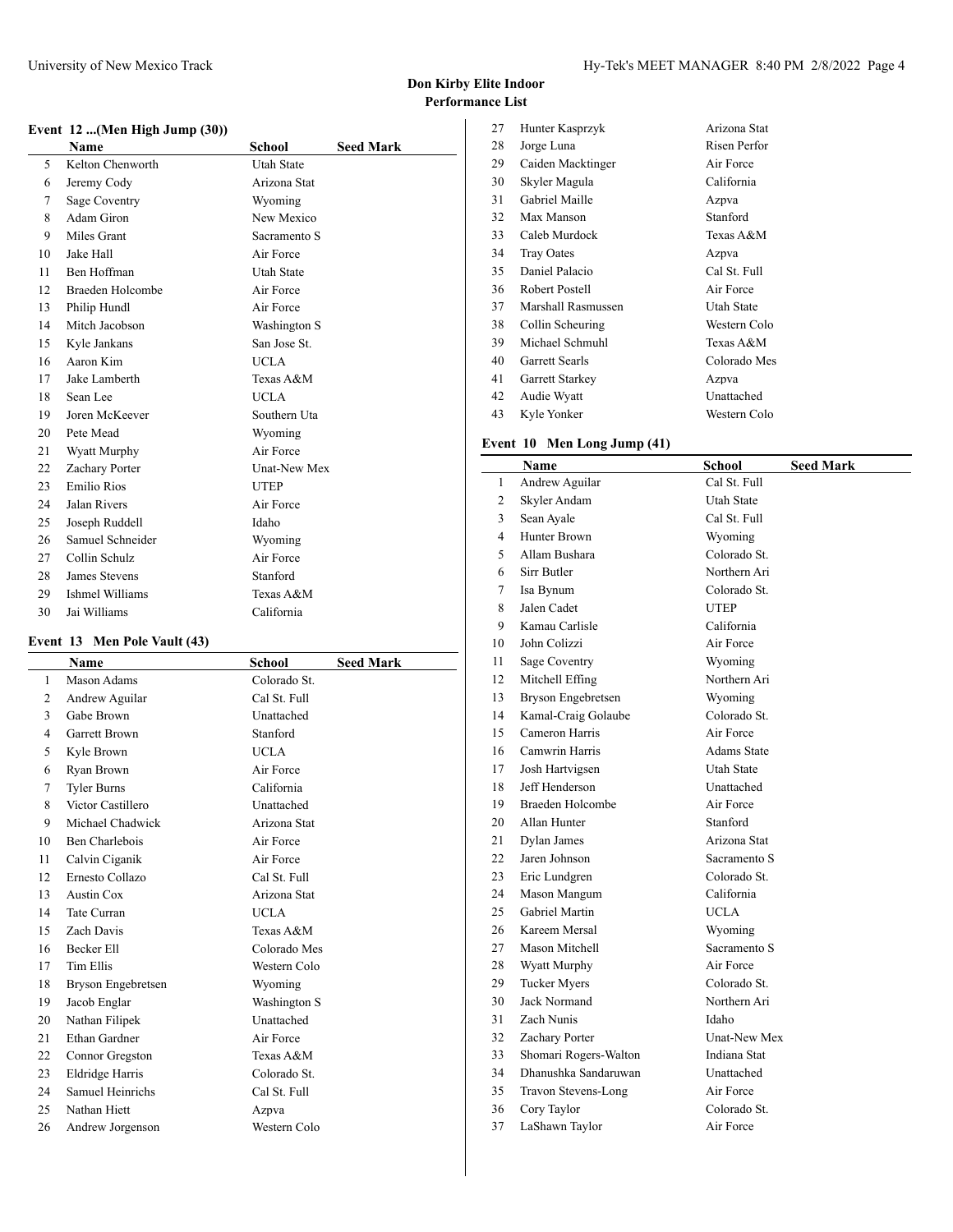# **Event 10 ...(Men Long Jump (41))**

|    | <b>Name</b>       | School       | <b>Seed Mark</b> |
|----|-------------------|--------------|------------------|
|    | Darryl Thomas     | New Mexico   |                  |
| 39 | Justin Thompson   | Colorado Mes |                  |
| 40 | Malcolm Wesley    | Western Colo |                  |
| 41 | Frankie Young III | Indiana Stat |                  |

# **Event 11 Men Triple Jump (26)**

|              | Name                | School             | <b>Seed Mark</b> |
|--------------|---------------------|--------------------|------------------|
| $\mathbf{1}$ | Sean Ayale          | Cal St. Full       |                  |
| 2            | Ryan Blake          | Colorado St.       |                  |
| 3            | Hunter Brown        | Wyoming            |                  |
| 4            | Zace Buckhold       | Colorado Mes       |                  |
| 5            | Allam Bushara       | Colorado St.       |                  |
| 6            | Sirr Butler         | Northern Ari       |                  |
| 7            | Isa Bynum           | Colorado St.       |                  |
| 8            | John Colizzi        | Air Force          |                  |
| 9            | Jefferson Danso     | Wyoming            |                  |
| 10           | Ismael Dembele      | Western Colo       |                  |
| 11           | Mitchell Effing     | Northern Ari       |                  |
| 12           | John Gibbs          | Sacramento S       |                  |
| 13           | Kaliff Guevara      | Wyoming            |                  |
| 14           | Camwrin Harris      | <b>Adams State</b> |                  |
| 15           | Dylan James         | Arizona Stat       |                  |
| 16           | Jaren Johnson       | Sacramento S       |                  |
| 17           | Keyshawn King       | Stanford           |                  |
| 18           | <b>Tucker Myers</b> | Colorado St.       |                  |
| 19           | Jack Normand        | Northern Ari       |                  |
| 20           | Zach Nunis          | Idaho              |                  |
| 21           | Spencer Purnell     | Colorado Mes       |                  |
| 22           | Aidan Quinn         | New Mexico         |                  |
| 23           | Gunner Rigsby       | Colorado Mes       |                  |
| 24           | Isaiah Shaw         | California         |                  |
| 25           | LaShawn Taylor      | Air Force          |                  |
| 26           | Kevin Yang          | Stanford           |                  |

#### **Event 14 Men Shot Put (43)**

|    | Name                | School             | <b>Seed Mark</b> |
|----|---------------------|--------------------|------------------|
| 1  | Jake Arnold         | Northern Ari       |                  |
| 2  | Parker Bays         | Northern Ari       |                  |
| 3  | Gavin Beierle       | Utah State         |                  |
| 4  | Will Broadus        | Air Force          |                  |
| 5  | Hayden Bullock      | Air Force          |                  |
| 6  | Benjamin Coronado   | <b>UTEP</b>        |                  |
| 7  | Sam Dirkes          | <b>Adams State</b> |                  |
| 8  | Camillo Dunninger   | New Mexico         |                  |
| 9  | Aidan Elbettar      | <b>UCLA</b>        |                  |
| 10 | Karter Evans        | Western Colo       |                  |
| 11 | <b>Bryce Foster</b> | Texas A&M          |                  |
| 12 | Nate Franz          | <b>Utah State</b>  |                  |
| 13 | Dayne Gordien       | <b>UCLA</b>        |                  |
| 14 | Garin Gross         | Stanford           |                  |
| 15 | George Harris       | Sacramento S       |                  |
| 16 | James Hochanadel    | <b>Adams State</b> |                  |
| 17 | John Hochanadel     | <b>Adams State</b> |                  |
| 18 | Sawyer Howard       | Sacramento S       |                  |
| 19 | Aleks Hristov       | UTEP               |                  |

| 20 | Mariano Kis             | Colorado St. |
|----|-------------------------|--------------|
| 21 | Adam Leiva              | Cal St. Full |
| 22 | Grady Leonard           | Idaho        |
| 23 | Sam Liokumovich         | Stanford     |
| 24 | Eric Lundgren           | Colorado St. |
| 25 | Hunter Morganson        | Southern Uta |
| 26 | Jackson Morris          | Colorado St. |
| 27 | Ralford Mullings        | Arizona Stat |
| 28 | Misael Ortiz            | <b>UTEP</b>  |
| 29 | <b>Brandon Ovington</b> | Utah State   |
| 30 | Dillon Petty            | Southern Uta |
| 31 | Jace Pittman            | Air Force    |
| 32 | Jaret Prete             | Air Force    |
| 33 | Hayden Riley            | Colorado Mes |
| 34 | <b>Ian Schulz</b>       | Arizona Stat |
| 35 | Gerrit Tamminga         | Air Force    |
| 36 | Joshua Tan              | Cal St. Full |
| 37 | Rudy Tapia              | Northern Ari |
| 38 | Patrick Thompson        | Utah State   |
| 39 | Jake Tucker             | Northern Ari |
| 40 | Dominick Vasquez        | Southern Uta |
| 41 | Turner Washington       | Arizona Stat |
| 42 | Jacob Wilson            | <b>UCLA</b>  |
| 43 | Justin Wirtz            | California   |
|    |                         |              |

# **Event 15 Men Weight Throw (38)**

|                | <b>Name</b>                 | School             | <b>Seed Mark</b> |
|----------------|-----------------------------|--------------------|------------------|
| $\mathbf{1}$   | <b>Anthony Argyropoulos</b> | Stanford           |                  |
| $\overline{2}$ | Jake Arnold                 | Northern Ari       |                  |
| 3              | Luke Barrett                | Texas A&M          |                  |
| 4              | Parker Bays                 | Northern Ari       |                  |
| 5              | William Beaudry             | Northern Ari       |                  |
| 6              | <b>Garret Bernt</b>         | Northern Ari       |                  |
| 7              | Benjamin Coronado           | <b>UTEP</b>        |                  |
| 8              | Gabriel Coronado            | San Jose St.       |                  |
| 9              | Karter Evans                | Western Colo       |                  |
| 10             | Nate Franz                  | <b>Utah State</b>  |                  |
| 11             | George Harris               | Sacramento S       |                  |
| 12             | John Hochanadel             | <b>Adams State</b> |                  |
| 13             | Aleks Hristov               | <b>UTEP</b>        |                  |
| 14             | Jacob Kaufman               | Northern Ari       |                  |
| 15             | Mariano Kis                 | Colorado St.       |                  |
| 16             | Jordan Larson               | <b>Adams State</b> |                  |
| 17             | Adam Leiva                  | Cal St. Full       |                  |
| 18             | Grady Leonard               | Idaho              |                  |
| 19             | John Maka                   | Sacramento S       |                  |
| 20             | Max McKhann                 | Stanford           |                  |
| 21             | Clifford McMullen           | Northern Ari       |                  |
| 22             | Jameson Moore               | Colorado Mes       |                  |
| 23             | John Murphy                 | Northern Ari       |                  |
| 24             | <b>Tyler Nelson</b>         | Western Colo       |                  |
| 25             | Misael Ortiz                | <b>UTEP</b>        |                  |
| 26             | Dillon Petty                | Southern Uta       |                  |
| 27             | Jace Pittman                | Air Force          |                  |
| 28             | Jaret Prete                 | Air Force          |                  |
| 29             | Hayden Riley                | Colorado Mes       |                  |
| 30             | <b>Bryson Smith</b>         | San Jose St.       |                  |
|                |                             |                    |                  |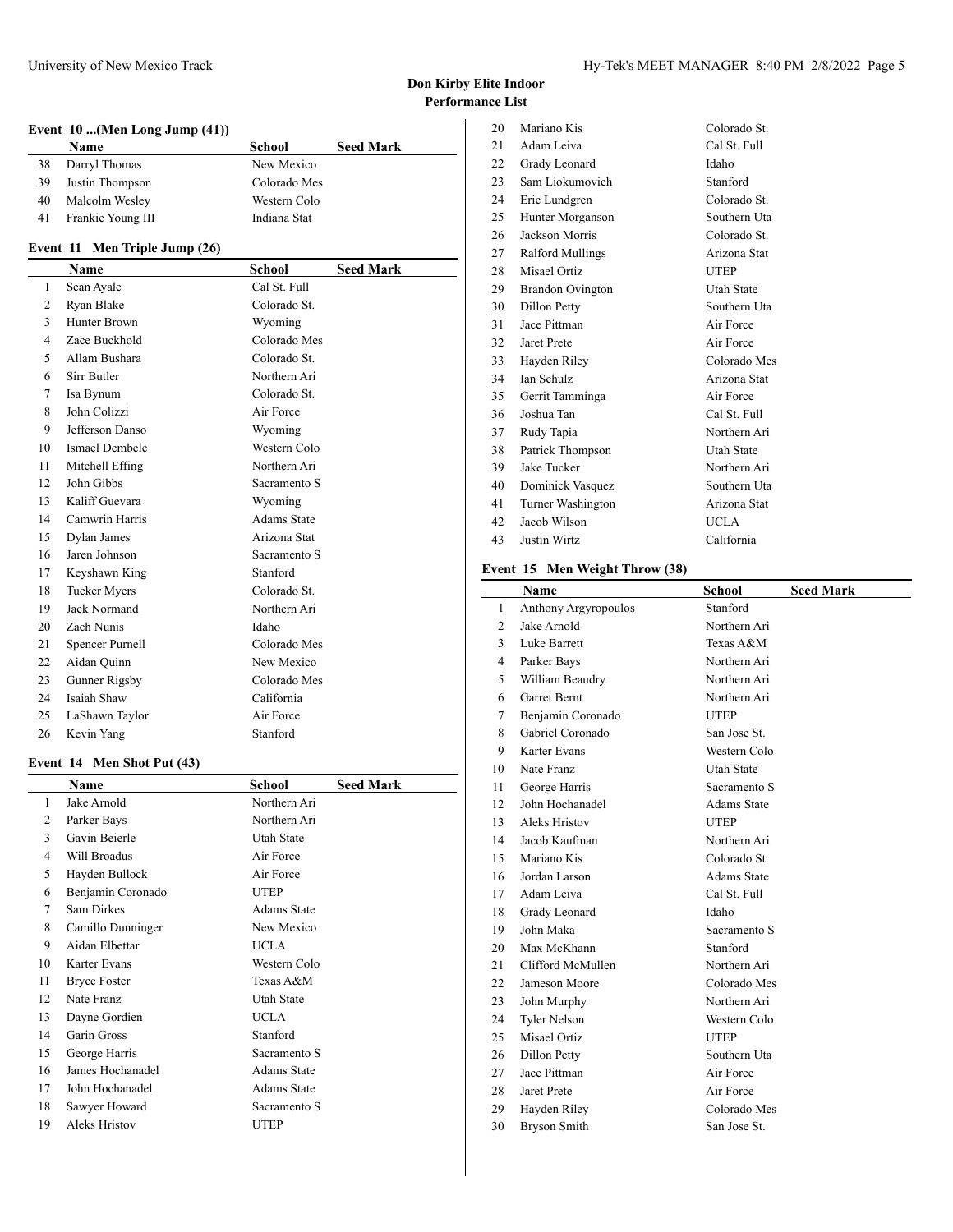## **Event 15 ...(Men Weight Throw (38))**

| <b>Name</b>          | School       | <b>Seed Mark</b>                 |
|----------------------|--------------|----------------------------------|
| Christian Sonnenberg | Utah State   |                                  |
| Evan Stork           | Sacramento S |                                  |
| Gerrit Tamminga      | Air Force    |                                  |
| Joshua Tan           | Cal St. Full |                                  |
| Patrick Thompson     | Utah State   |                                  |
| Dominick Vasquez     | Southern Uta |                                  |
| Cullen Williams      | Idaho        |                                  |
| James Wright         | Stanford     |                                  |
|                      |              | Event 15 (Men Weight Throw (38)) |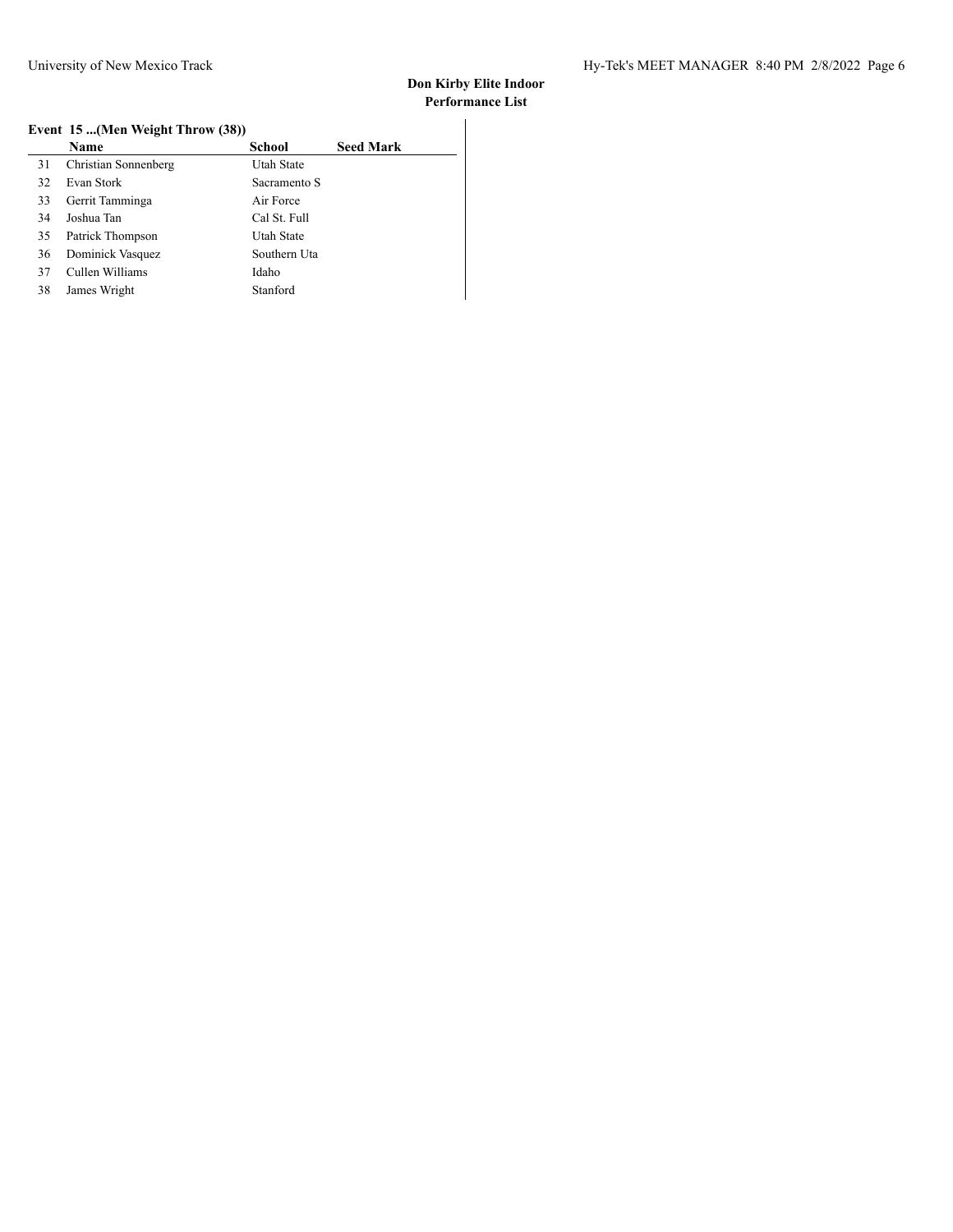## **Event 16 Women 60 Meter Dash (16) Prelims**

|    | Name                 | School       | <b>Seed Time</b> |
|----|----------------------|--------------|------------------|
| 1  | Ezinne Abba          | California   |                  |
| 2  | Jasmine Abrams       | Unattached   |                  |
| 3  | Leya Buchanan        | CAN          |                  |
| 4  | Kitana Burgard       | Wyoming      |                  |
| 5  | Alyssa Colbert       | Northern Ari |                  |
| 6  | Leah Fair            | Unattached   |                  |
| 7  | Rachel Hall          | Texas A&M    |                  |
| 8  | Janyah Jasper        | Colorado St. |                  |
| 9  | Jessica Ozoude       | Colorado St. |                  |
| 10 | Zhane Smith          | Texas A&M    |                  |
| 11 | Jenea Spinks         | California   |                  |
| 12 | Jaide Stepter Baynes | Sheffield El |                  |
| 13 | Maisie Stevens       | California   |                  |
| 14 | Sydnee Stewart       | Texas A&M    |                  |
| 15 | Jasmine Todd         | Unattached   |                  |
| 16 | Skyler Walton        | Washington S |                  |
|    |                      |              |                  |

## **Event 33 Women 60 Meter Dash Qualifying (87)**

|    | Name                    | School              | <b>Seed Time</b> |
|----|-------------------------|---------------------|------------------|
| 1  | Alexandra Adams         | New Mexico          |                  |
| 2  | Alexus Alexander        | San Diego St        |                  |
| 3  | Sophia Alexander        | <b>UCLA</b>         |                  |
| 4  | Kierra Arceneaux        | Colorado Mes        |                  |
| 5  | Sierra Arceneaux        | Colorado Mes        |                  |
| 6  | Emma Barthel            | <b>UC</b> Santa Bar |                  |
| 7  | Kalah Bateman           | <b>UC</b> Davis     |                  |
| 8  | Naiah Boardingham       | Nevada              |                  |
| 9  | Amaya Booker            | Western Colo        |                  |
| 10 | Rayann Booker           | Cal St. Full        |                  |
| 11 | Jessica Boyd            | UC Santa Bar        |                  |
| 12 | Leya Buchanan           | CAN                 |                  |
| 13 | Abigail Buckley         | Oregon State        |                  |
| 14 | Serenity Burnett-Perry  | Colorado Mes        |                  |
| 15 | Alexandra Chan          | UCLA-               |                  |
| 16 | Jayde Charlton          | Sacramento S        |                  |
| 17 | Shaya Chenoweth         | Colorado Mes        |                  |
| 18 | Keira Christie-Galloway | Arizona Stat        |                  |
| 19 | Aryel Coats             | <b>UC</b> Irvine    |                  |
| 20 | Kenya Coburn            | Northern Ari        |                  |
| 21 | Emily Costello          | Nevada              |                  |
| 22 | Camryn Crouch           | Idaho               |                  |
| 23 | Synfanie Crudder        | Northern Ari        |                  |
| 24 | Myia Dantzler           | Western Colo        |                  |
| 25 | Lauren Delgadillo       | Cal St. Full        |                  |
| 26 | Maddy Doane             | <b>UCLA</b>         |                  |
| 27 | LaTrouchka Duke         | Sacramento S        |                  |
| 28 | Amir'a Edmond           | Cal St. Full        |                  |
| 29 | Victoria Eversley       | Colorado Mes        |                  |
| 30 | Daysha Ford             | Sacramento S        |                  |
| 31 | Lauren Fowler           | New Mexico          |                  |
| 32 | Kennedy Gamble          | Stanford            |                  |
| 33 | Jai Gruenwald           | UCLA-               |                  |
| 34 | <b>Taryn Hankins</b>    | Arizona Stat        |                  |
| 35 | Jalyn Harris            | San Diego St        |                  |

| 36 | Sakara Harrison      | Western Colo        |
|----|----------------------|---------------------|
| 37 | Asia Hodge           | <b>UTEP</b>         |
| 38 | Gabriella Holmstrom  | <b>Utah State</b>   |
| 39 | Chelsea Howard       | Oregon State        |
| 40 | Shayla Howell        | Wyoming             |
| 41 | Jada Hurley          | Oregon State        |
| 42 | Mikayla Hutchison    | Western Colo        |
| 43 | Deja Ingram          | <b>UC</b> Davis     |
| 44 | Kaiya Johnson        | San Jose St.        |
| 45 | Shynesti Johnson     | Western Colo        |
| 46 | Sydney Johnson       | <b>UCLA</b>         |
| 47 | Maya Lebar           | Utah                |
| 48 | Mahkaia Lee          | San Jose St.        |
| 49 | Yan-Jun Sophie Liao  | San Jose St.        |
| 50 | Kirstin Light        | Cal St. Full        |
| 51 | Sarah Marske         | Nevada              |
| 52 | Kendall Martin       | <b>UC</b> Santa Bar |
| 53 | Audrey McElmurry     | Sacramento S        |
| 54 | Denae McFarlane      | <b>UTEP</b>         |
| 55 | Hailey Murdica       | Cal St. Full        |
| 56 | Shante Myrie         | Southern Uta        |
| 57 | Rayven Nealey        | Nevada              |
| 58 | Jordyn Nielson       | Southern Uta        |
| 59 | Emma Nwachukwu       | Southern Uta        |
| 60 | Megan Olomu          | Stanford            |
| 61 | Alexa Ortega         | Pepperdine          |
| 62 | Alicia Oumsang       | Pepperdine          |
| 63 | Sophia Pardo         | <b>UC</b> Santa Bar |
| 64 | Shayla Pederson      | Nevada              |
| 65 | Kaley Peterson       | Pepperdine          |
| 66 | Treslynn Robinson    | Western Colo        |
| 67 | Mikaela Rosario      | <b>UC</b> Irvine    |
| 68 | Kaleah Ruff          | Colorado            |
| 69 | Alexandria Ruth      | New Mexico          |
| 70 | Alese Sartain        | Adams State         |
| 71 | Gianna Scruggs       | Sacramento S        |
| 72 | Aysha Shaheed        | California          |
| 73 | Elena Shipillis      | Cal St. Full        |
| 74 | Aniya Smith          | Southern Uta        |
| 75 | Gabrielle Spencer    | San Jose St.        |
| 76 | Vanessa Spizewski    | San Diego St        |
| 77 | Celyn Stermer        | Colorado St.        |
| 78 | Mariah Stewart       | Cal St. Full        |
| 79 | Hailey Suit          | <b>Utah State</b>   |
| 80 | Ashley Tabag         | <b>UC</b> Irvine    |
| 81 | Anita Taviore        | <b>Boise State</b>  |
| 82 | Sonia Virk           | <b>UCLA</b>         |
| 83 | Ronnie Walker        | Southern Uta        |
| 84 | <b>Baylor Walton</b> | New Mexico          |
| 85 | Taylor Watson        | Utah                |
| 86 | Elizabeth White      | Southern Uta        |
| 87 | Teagan Zwaanstra     | Stanford            |
|    |                      |                     |

# **Event 17 Women 60 Meter Hurdles (16) Prelims**

| Name           | School     | <b>Seed Time</b> |
|----------------|------------|------------------|
| Nicola Ader    | Nevada     |                  |
| Asjah Atkinson | California |                  |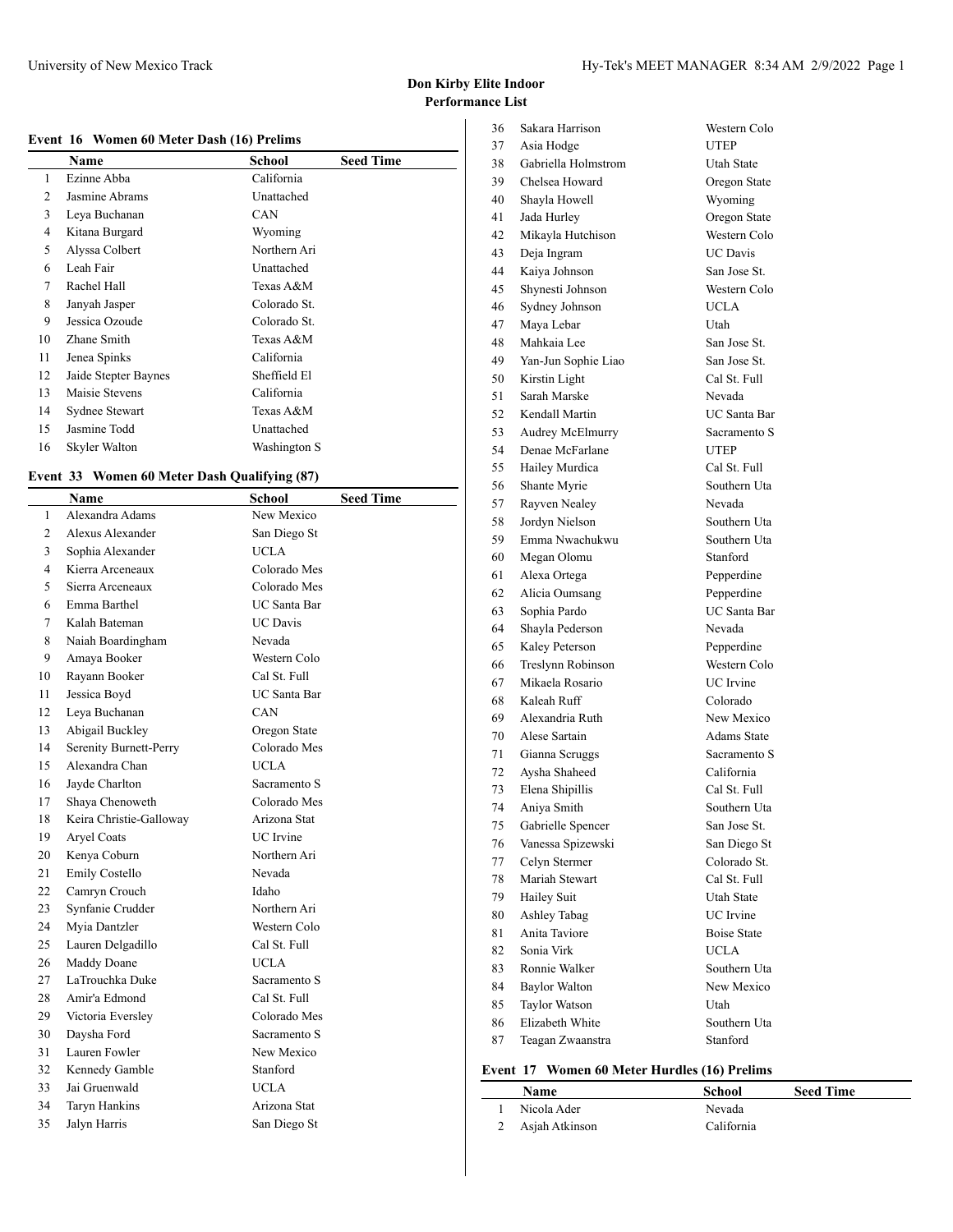$\overline{\phantom{a}}$ 

## **Event 17 ...(Women 60 Meter Hurdles (16) Prelims)**

|    | <b>Name</b>     | <b>School</b>      | <b>Seed Time</b> |
|----|-----------------|--------------------|------------------|
| 3  | Erica Bougard   | Nike/NYAC          |                  |
| 4  | Abbey Bryant    | Utah State         |                  |
| 5  | Maribel Caicedo | UTEP               |                  |
| 6  | Danae Dyer      | San Diego St       |                  |
| 7  | Katie Eidem     | Arizona Stat       |                  |
| 8  | Dafni Georgiou  | <b>Boise State</b> |                  |
| 9  | Chari Hawkins   | Unattached         |                  |
| 10 | Allie Jones     | Stanford           |                  |
| 11 | Lexie Keller    | Colorado St.       |                  |
| 12 | Annie Kunz      | Omorpho            |                  |
| 13 | Kaylah Robinson | Texas A&M          |                  |
| 14 | Jazlynn Shearer | California         |                  |
| 15 | Kennedy Smith   | Texas A&M          |                  |
| 16 | Deshae Wise     | Texas A&M          |                  |

# **Event 35 Women 60 Meter Hurdles Qualifying (62)**

|    | Name                  | <b>School</b>       | <b>Seed Time</b> |
|----|-----------------------|---------------------|------------------|
| 1  | Sara Absten           | San Diego St        |                  |
| 2  | Chaselyn Amos         | <b>UC</b> Irvine    |                  |
| 3  | Sofia Bailey          | <b>UC</b> Santa Bar |                  |
| 4  | Danielle Beattie      | DoublePillar        |                  |
| 5  | Jessica Boyd          | <b>UC</b> Santa Bar |                  |
| 6  | Jordan Brandt         | <b>Utah State</b>   |                  |
| 7  | Kameryn Brown         | Sacramento S        |                  |
| 8  | Sadie Butler          | <b>Adams State</b>  |                  |
| 9  | Alexandra Chan        | <b>UCLA</b>         |                  |
| 10 | Eliana Coburn         | Sacramento S        |                  |
| 11 | Alexa Dandridge       | Fresno State        |                  |
| 12 | Jahzara Davis         | Colorado St.        |                  |
| 13 | Leah Dixon            | Pepperdine          |                  |
| 14 | Gabby Drube           | Wyoming             |                  |
| 15 | Jenna Fee Feyerabend  | San Diego St        |                  |
| 16 | Henrike Fiedler       | Idaho               |                  |
| 17 | Amari Fraser          | <b>UC</b> Irvine    |                  |
| 18 | Jordyn Grady          | California          |                  |
| 19 | Iana-Michovani Graham | Southern Uta        |                  |
| 20 | Averie Griffith       | Colorado Mes        |                  |
| 21 | Jai Gruenwald         | <b>UCLA</b>         |                  |
| 22 | Emily Ho              | New Mexico          |                  |
| 23 | Abigail Howard        | Pepperdine          |                  |
| 24 | Darcy Jackson         | Utah State          |                  |
| 25 | Mica Jenrette         | Colorado Mes        |                  |
| 26 | Reyna Johnson         | UC Irvine           |                  |
| 27 | Cortney Jones         | Unattached          |                  |
| 28 | Kate Kadrmas          | Nevada              |                  |
| 29 | Kiana Kai             | Northern Ari        |                  |
| 30 | Bailey Kealamakia     | Utah                |                  |
| 31 | Alexis Koetitz        | Utah State          |                  |
| 32 | Jordan Lanning        | Colorado St.        |                  |
| 33 | Sarah Marske          | Nevada              |                  |
| 34 | Ruby Jane Mathewson   | Utah                |                  |
| 35 | Elise Miller          | Stanford            |                  |
| 36 | Marissa Milos         | Northern Ari        |                  |
| 37 | Taylor Nelson         | Fresno State        |                  |
| 38 | Nyenuchi Okemgbo      | <b>Boise State</b>  |                  |
|    |                       |                     |                  |

| 39  | Maddy Ortman          | Pepperdine         |
|-----|-----------------------|--------------------|
| 40  | Kailey Paterson       | Colorado Mes       |
| 41  | Victoria Plummer      | New Mexico         |
| 42  | Kelia Portis          | Western Colo       |
| 43  | Reese Renz            | Colorado           |
| 44  | Lauren Rocco          | Pepperdine         |
| 45  | Kayla Rodriguez       | <b>UC</b> Irvine   |
| 46  | Jyntry Rucker         | Northern Ari       |
| 47  | Adael Scatena         | Oregon State       |
| 48  | Abby Sheets           | Sacramento S       |
| 49  | Elena Shipillis       | Cal St. Full       |
| 50  | Marissa Simpson       | <b>UTEP</b>        |
| 51  | Olivia Smith          | Utah State         |
| 52  | Hanah Smrt            | Nevada             |
| 53  | Anna Sommerfeld       | Nevada             |
| 54  | <b>Tess Stapleton</b> | Stanford           |
| 55. | Mariah Stewart        | Cal St. Full       |
| 56  | Alexus Surnip         | Sacramento S       |
| 57  | Jessica Swalve        | UC Santa Bar       |
| 58  | Karen Villa Medina    | UTEP               |
| 59. | Sonia Virk            | <b>UCLA</b>        |
| 60  | Destiny Washington    | San Diego St       |
| 61  | Zeaniah Wedgeworth    | <b>Adams State</b> |
| 62  | Madeline Wilson       | Northern Ari       |

#### **Event 1 Men 60 Meter Dash (16) Prelims**

|    | Name             | School       | <b>Seed Time</b> |
|----|------------------|--------------|------------------|
| 1  | Devon Achane     | Texas A&M    |                  |
| 2  | Luc Andrada      | Colorado     |                  |
| 3  | Jeremy Bascom    | Guyana       |                  |
| 4  | Jermaine Brown   | Unattached   |                  |
| 5  | Daveon Collins   | Unattached   |                  |
| 6  | Karon Dean       | <b>UTEP</b>  |                  |
| 7  | David Dunlap     | Northern Ari |                  |
| 8  | Jeff Henderson   | Unattached   |                  |
| 9  | Coby Hilton      | Unattached   |                  |
| 10 | Roman Johnson    | San Jose St. |                  |
| 11 | Ryan Martin      | Texas A&M    |                  |
| 12 | JaVaughn Moore   | Indiana Stat |                  |
| 13 | Udodi Onwuzurike | Stanford     |                  |
| 14 | Kevaun Rattray   | Cptc-Tracksm |                  |
| 15 | Bryan Sosoo      | Central Park |                  |
| 16 | Emmanuel Yeboah  | Texas A&M    |                  |
|    |                  |              |                  |

## **Event 34 Men 60 Meter Dash Qualifying (70)**

|    | Name                | School       | <b>Seed Time</b> |
|----|---------------------|--------------|------------------|
| 1  | Jalen Adams         | San Jose St. |                  |
| 2  | Andrew Aguilar      | Cal St. Full |                  |
| 3  | Liam Anderson       | UCLA-        |                  |
| 4  | Jerome Avery        | Usopc/Para   |                  |
| 5  | Sean Ayale          | Cal St. Full |                  |
| 6  | Josh Bailey         | UCLA-        |                  |
| 7  | Javin Bostic        | Air Force    |                  |
| 8  | Sterling Brassfield | Colorado Mes |                  |
| 9  | Noah Bringhurst     | Southern Uta |                  |
| 10 | Deven Brown         | UCLA.        |                  |
| 11 | Cameron Browning    | Unattached   |                  |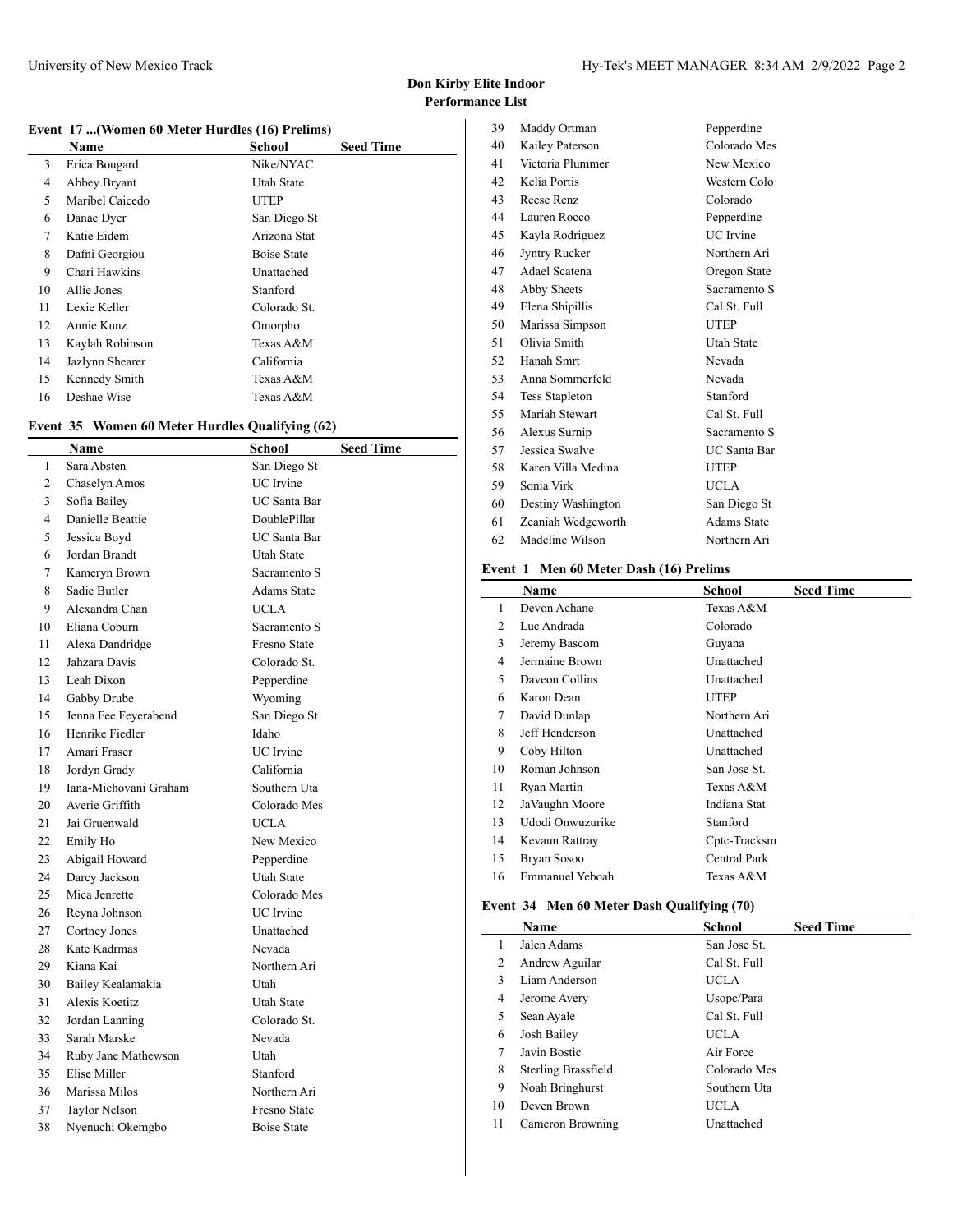## **Event 34 ...(Men 60 Meter Dash Qualifying (70))**

|    | EVENT $57$ (MEN 00 MEET Dasn Quantying (70)) |                                   |
|----|----------------------------------------------|-----------------------------------|
|    | Name                                         | <b>School</b><br><b>Seed Time</b> |
| 12 | Christian Catlin                             | California                        |
| 13 | Jack Cauble                                  | Colorado St.                      |
| 14 | Kade Christensen                             | Colorado Mes                      |
| 15 | Jackson Connelly                             | Air Force                         |
| 16 | Sage Coventry                                | Wyoming                           |
| 17 | Eric Cray                                    | Philippines                       |
| 18 | Jalen Davis                                  | Sacramento S                      |
| 19 | Patrick Dean                                 | Sacramento S                      |
| 20 | Kyle Dempsey                                 | Colorado St.                      |
| 21 | Shaun Dietz                                  | Unattached                        |
| 22 | Garen Earley                                 | Utah State                        |
| 23 | Leroy Elliott                                | <b>Adams State</b>                |
| 24 | Bryson Engebretsen                           | Wyoming                           |
| 25 | Eric Fike                                    | Western Colo                      |
| 26 | David Foster                                 | California                        |
| 27 | John Fulton                                  | Colorado St.                      |
| 28 | Caleb Hagan                                  | Idaho                             |
| 29 | Camwrin Harris                               | <b>Adams State</b>                |
| 30 | Eldridge Harris                              | Colorado St.                      |
| 31 | Quentin Hartel                               | Colorado Mes                      |
| 32 | Jurrian Hering                               | Idaho                             |
| 33 | Drew Hill                                    | Everett CC                        |
| 34 | <b>Blaize Holland</b>                        | Sacramento S                      |
| 35 | Allan Hunter                                 | Stanford                          |
| 36 | Dennis Johnson                               | <b>UTEP</b>                       |
| 37 | Devonn Johnson                               | Sacramento S                      |
| 38 | Keanu Jones                                  | Texas A&M                         |
| 39 | <b>Austin Kratz</b>                          | Arizona Stat                      |
| 40 | Zac Larrier                                  | Air Force                         |
| 41 | Justin Lewis                                 | Unattached                        |
| 42 | Miles Lewis                                  | elitefeats                        |
| 43 | Aiden Lippert                                | California                        |
| 44 | Thomas Lujan                                 | <b>Adams State</b>                |
| 45 | Mason Mangum                                 | California                        |
| 46 | Paul McCants                                 | San Jose St.                      |
| 47 | Aleigh McIntyre                              | Grenada                           |
| 48 | Mason Mitchell                               | Sacramento S                      |
| 49 | Cristian Moore                               | UCLA                              |
| 50 | Wyatt Moore                                  | Wyoming                           |
| 51 | Wyatt Murphy                                 | Air Force                         |
| 52 | Zachary Porter                               | Unat-New Mex                      |
| 53 | Jeremiah Reed                                | Colorado Mes                      |
| 54 | Jabari Reynolds II                           | Sacramento S                      |
| 55 | Shomari Rogers-Walton                        | Indiana Stat                      |
| 56 | Dorien Simon                                 | Stanford                          |
| 57 | Ja'Warren Smith                              | Western Colo                      |
| 58 | Jabriel Smith                                | San Jose St.                      |
| 59 | Kyle Smith                                   | Northern Ari                      |
| 60 | Kelley Stephens                              | Colorado St.                      |
| 61 | Travon Stevens-Long                          | Air Force                         |
| 62 | Zachary Sutton                               | Northern Ari                      |
| 63 | Beau Thornton                                | Colorado Mes                      |
| 64 | Jonah Vigil                                  | <b>Adams State</b>                |
| 65 | Ricardo White                                | Southern Uta                      |
| 66 | Carter Wilkerson                             | Wyoming                           |

| 67 | Jeremiah Wilson | Colorado Mes |
|----|-----------------|--------------|
| 68 | Zachary Winger  | Sacramento S |
| 69 | Montez Wright   | New Mexico   |
| 70 | Luke Wysong     | New Mexico   |

## **Event 2 Men 60 Meter Hurdles (16) Prelims**

|    | Name                  | School             | <b>Seed Time</b> |
|----|-----------------------|--------------------|------------------|
| 1  | Liam Anderson         | UCLA               |                  |
| 2  | Germain Barnes        | Colorado St.       |                  |
| 3  | Di'Niko Bates         | California         |                  |
| 4  | <b>Andrew Doctor</b>  | Colorado St.       |                  |
| 5  | Leroy Elliott         | <b>Adams State</b> |                  |
| 6  | <b>Trenton Givens</b> | Northern Ari       |                  |
| 7  | Kamal-Craig Golaube   | Colorado St.       |                  |
| 8  | Darek Hackett         | Air Force          |                  |
| 9  | Micah Hairston        | San Jose St.       |                  |
| 10 | Cameron Harris        | Air Force          |                  |
| 11 | Philip Hundl          | Air Force          |                  |
| 12 | Liam Mather           | Colorado St.       |                  |
| 13 | Zach Meyer            | Utah State         |                  |
| 14 | Wil Peralta           | Northern Ari       |                  |
| 15 | Connor Schulman       | Texas A&M          |                  |
| 16 | Jordani Woodley       | UTEP               |                  |

# **Event 36 Men 60 Meter Hurdles Qualifying (22)**

|    | <b>Name</b>         | School       | <b>Seed Time</b> |
|----|---------------------|--------------|------------------|
| 1  | Josh Bailey         | UCLA         |                  |
| 2  | Karsen Burke        | Northern Ari |                  |
| 3  | Jalen Cadet         | <b>UTEP</b>  |                  |
| 4  | Jack Charlton       | Sacramento S |                  |
| 5  | Gannon Christman    | New Mexico   |                  |
| 6  | Sage Coventry       | Wyoming      |                  |
| 7  | Zayden Davis        | Colorado Mes |                  |
| 8  | Bryson Engebretsen  | Wyoming      |                  |
| 9  | <b>Tyson Givens</b> | Northern Ari |                  |
| 10 | Nathan Hanson       | Colorado Mes |                  |
| 11 | Dawson Heide        | Colorado Mes |                  |
| 12 | Braeden Holcombe    | Air Force    |                  |
| 13 | Cole Jaquette       | Western Colo |                  |
| 14 | Neveh Jones         | Adams State  |                  |
| 15 | Eric Lundgren       | Colorado St. |                  |
| 16 | Gabriel Maille      | Azpva        |                  |
| 17 | Caige McComb        | Wyoming      |                  |
| 18 | Seth Meador         | Air Force    |                  |
| 19 | Andrew Simonsen     | Utah State   |                  |
| 20 | Jordan Spencer      | Adams State  |                  |
| 21 | Jacob Stroup        | Western Colo |                  |
| 22 | Zachary Winger      | Sacramento S |                  |
|    |                     |              |                  |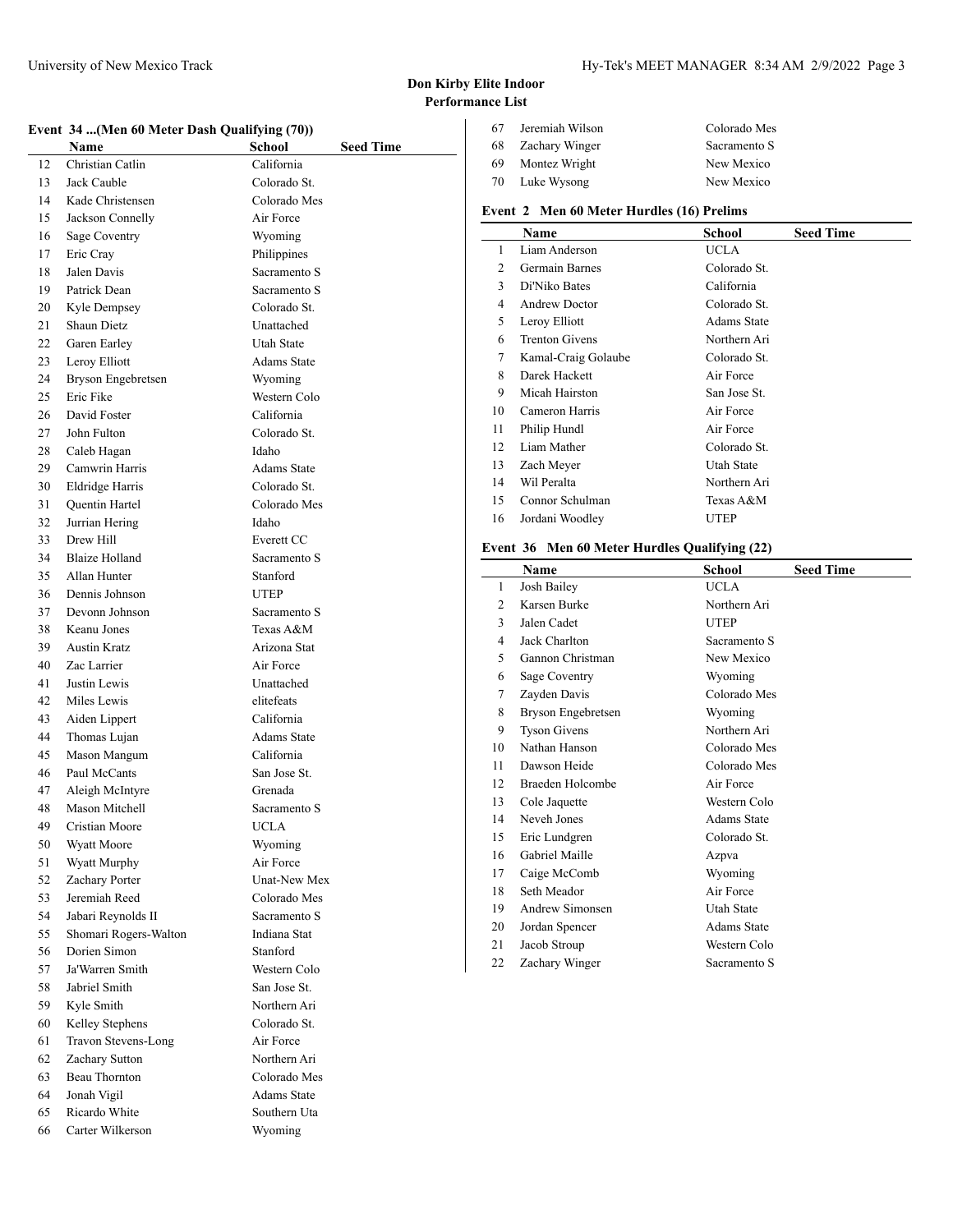#### **Event 18 Women 200 Meter Dash (125)**

|        | Name                   | <b>School</b>       | <b>Seed Time</b> |
|--------|------------------------|---------------------|------------------|
| 1      | Alexandra Adams        | New Mexico          |                  |
| 2      | Alexus Alexander       | San Diego St        |                  |
| 3      | Sophia Alexander       | <b>UCLA</b>         |                  |
| 4      | Deja Allain            | Cal St. Full        |                  |
|        |                        | <b>UC</b> Irvine    |                  |
| 5<br>6 | Chaselyn Amos          |                     |                  |
|        | Delaney Bahn           | Oregon State        |                  |
| 7      | Emma Barthel           | UC Santa Bar        |                  |
| 8      | Kalah Bateman          | <b>UC</b> Davis     |                  |
| 9      | Karyn Best             | Cal St. Full        |                  |
| 10     | Camryn Blankenship     | <b>UC</b> Santa Bar |                  |
| 11     | Amaya Booker           | Western Colo        |                  |
| 12     | Rayann Booker          | Cal St. Full        |                  |
| 13     | Jessica Boyd           | UC Santa Bar        |                  |
| 14     | Jailah Brice-Moore     | Sacramento S        |                  |
| 15     | Chinique Brown         | <b>UTEP</b>         |                  |
| 16     | Kameryn Brown          | Sacramento S        |                  |
| 17     | Abigail Buckley        | Oregon State        |                  |
| 18     | Serenity Burnett-Perry | Colorado Mes        |                  |
| 19     | Mackenzie Burt         | Western Colo        |                  |
| 20     | Kylie Burton           | Nevada              |                  |
| 21     | Sadie Butler           | <b>Adams State</b>  |                  |
| 22     | Maribel Caicedo        | <b>UTEP</b>         |                  |
| 23     | Lauren Chafins         | New Mexico          |                  |
| 24     | Alexandra Chan         | <b>UCLA</b>         |                  |
| 25     | Jayde Charlton         | Sacramento S        |                  |
| 26     | Aryel Coats            | UC Irvine           |                  |
| 27     | Kenya Coburn           | Northern Ari        |                  |
| 28     | Preslie Coffey         | New Mexico          |                  |
| 29     | Alyssa Colbert         | Northern Ari        |                  |
| 30     | Aly Conyers            | California          |                  |
| 31     | Synfanie Crudder       | Northern Ari        |                  |
| 32     | Rachel Crutcher        | Colorado Mes        |                  |
| 33     | Alyssa Cullen          | <b>Boise State</b>  |                  |
| 34     | Delphine Dah           | Utah State          |                  |
| 35     | Paige Damron           | <b>UC</b> Santa Bar |                  |
| 36     | Alexa Dandridge        | Fresno State        |                  |
| 37     | Myia Dantzler          | Western Colo        |                  |
| 38     | Kelise Davis           | Utah                |                  |
| 39     | Lauren Delgadillo      | Cal St. Full        |                  |
| 40     | Samree Dishon          | New Mexico          |                  |
| 41     | Leah Dixon             | Pepperdine          |                  |
|        |                        | Sacramento S        |                  |
| 42     | LaTrouchka Duke        |                     |                  |
| 43     | Amir'a Edmond          | Cal St. Full        |                  |
| 44     | Chelsie Emmerson       | Oregon State        |                  |
| 45     | Victoria Eversley      | Colorado Mes        |                  |
| 46     | Kaiya Firor            | Western Colo        |                  |
| 47     | Daysha Ford            | Sacramento S        |                  |
| 48     | Miana Giovannini       | Fresno State        |                  |
| 49     | Iana-Michovani Graham  | Southern Uta        |                  |
| 50     | Lilly Gregg            | Nevada              |                  |
| 51     | Sakara Harrison        | Western Colo        |                  |
| 52     | Asia Hodge             | UTEP                |                  |
| 53     | Abigail Howard         | Pepperdine          |                  |
| 54     | Rhea Hoyte             | San Diego St        |                  |

| 55  | Jada Hurley          | Oregon State        |
|-----|----------------------|---------------------|
| 56  | Mikayla Hutchison    | Western Colo        |
| 57  | Deja Ingram          | <b>UC</b> Davis     |
| 58  | Zoe Iwu              | Air Force           |
| 59  | Leigh James          | New Mexico          |
| 60  | Kaiya Johnson        | San Jose St.        |
| 61  | Kyrah Johnson        | <b>UCLA</b>         |
| 62  | Shynesti Johnson     | Western Colo        |
| 63  | Sydney Johnson       | <b>UCLA</b>         |
| 64  | Kate Kadrmas         | Nevada              |
| 65  | Kenashalee Kerr      | Northern Ari        |
| 66  | Autumn Kidd          | <b>Utah State</b>   |
| 67  | Mariana Lanz         | UC Santa Bar        |
| 68  | Maya Lebar           | Utah                |
| 69  | Kirstin Light        | Cal St. Full        |
| 70  | Sophia Lindauer      | Colorado Mes        |
| 71  | Yleana Lopez         | San Jose St.        |
| 72  | Sarah Marske         | Nevada              |
| 73  | Zani Meaders         | <b>UC</b> Irvine    |
| 74  | Abigail Monti        | <b>UC</b> Santa Bar |
| 75  | Hailey Murdica       | Cal St. Full        |
| 76  | Shante Myrie         | Southern Uta        |
| 77  | Taylor Nelson        | Fresno State        |
| 78  | Jordyn Nielson       | Southern Uta        |
| 79  | Lauren O'Banion      | Utah                |
| 80  | Nyenuchi Okemgbo     | <b>Boise State</b>  |
| 81  | Megan Olomu          | Stanford            |
| 82  | Miracle Onyemaobi    | Northern Ari        |
| 83  | Alexa Ortega         | Pepperdine          |
| 84  | Maddy Ortman         | Pepperdine          |
| 85  | Sophia Pardo         | UC Santa Bar        |
| 86  | Camille Peisner      | Stanford            |
| 87  | LiNay Perry          | Northern Ari        |
| 88  | Kaley Peterson       | Pepperdine          |
| 89  | Kelia Portis         | Western Colo        |
| 90  | <b>Trinity Price</b> | Stanford            |
| 91  | Kiara Quezada-Arzate | New Mexico          |
| 92  | Alicia Quintana      | New Mexico          |
| 93  | Kyairra Reigh        | Northern Ari        |
| 94  | Reese Renz           | Colorado            |
| 95  | Sakura Roberson      | San Diego St        |
| 96  | Treslynn Robinson    | Western Colo        |
| 97  | Michelle Roca        | Air Force           |
| 98  | Kayla Rodriguez      | <b>UC</b> Irvine    |
| 99  | Mikaela Rosario      | UC Irvine           |
| 100 | Carolyn Ross         | Nevada              |
| 101 | Jyntry Rucker        | Northern Ari        |
| 102 | Kaleah Ruff          | Colorado            |
| 103 | Alexandria Ruth      | New Mexico          |
| 104 | Alese Sartain        | Adams State         |
| 105 | Hannah Schmidt       | Northern Ari        |
| 106 | Gianna Scruggs       | Sacramento S        |
| 107 | Halyn Senegal        | Nevada              |
| 108 | Aysha Shaheed        | California          |
| 109 | Aniya Smith          | Southern Uta        |
| 110 | Hanah Smrt           | Nevada              |
| 111 | Anna Sommerfeld      | Nevada              |
|     |                      |                     |

Oregon State Western Colo UC Davis Air Force New Mexico San Jose St. UCLA Western Colo UCLA Nevada Northern Ari Utah State UC Santa Bar  ${\rm Utah}$ Cal St. Full Colorado Mes San Jose St. Nevada UC Irvine UC Santa Bar Cal St. Full Southern Uta Fresno State Southern Uta  $Utah$ Boise State Stanford Northern Ari Pepperdine Pepperdine UC Santa Bar Stanford Northern Ari Pepperdine Western Colo Stanford New Mexico New Mexico Northern Ari Colorado San Diego St Western Colo Air Force UC Irvine UC Irvine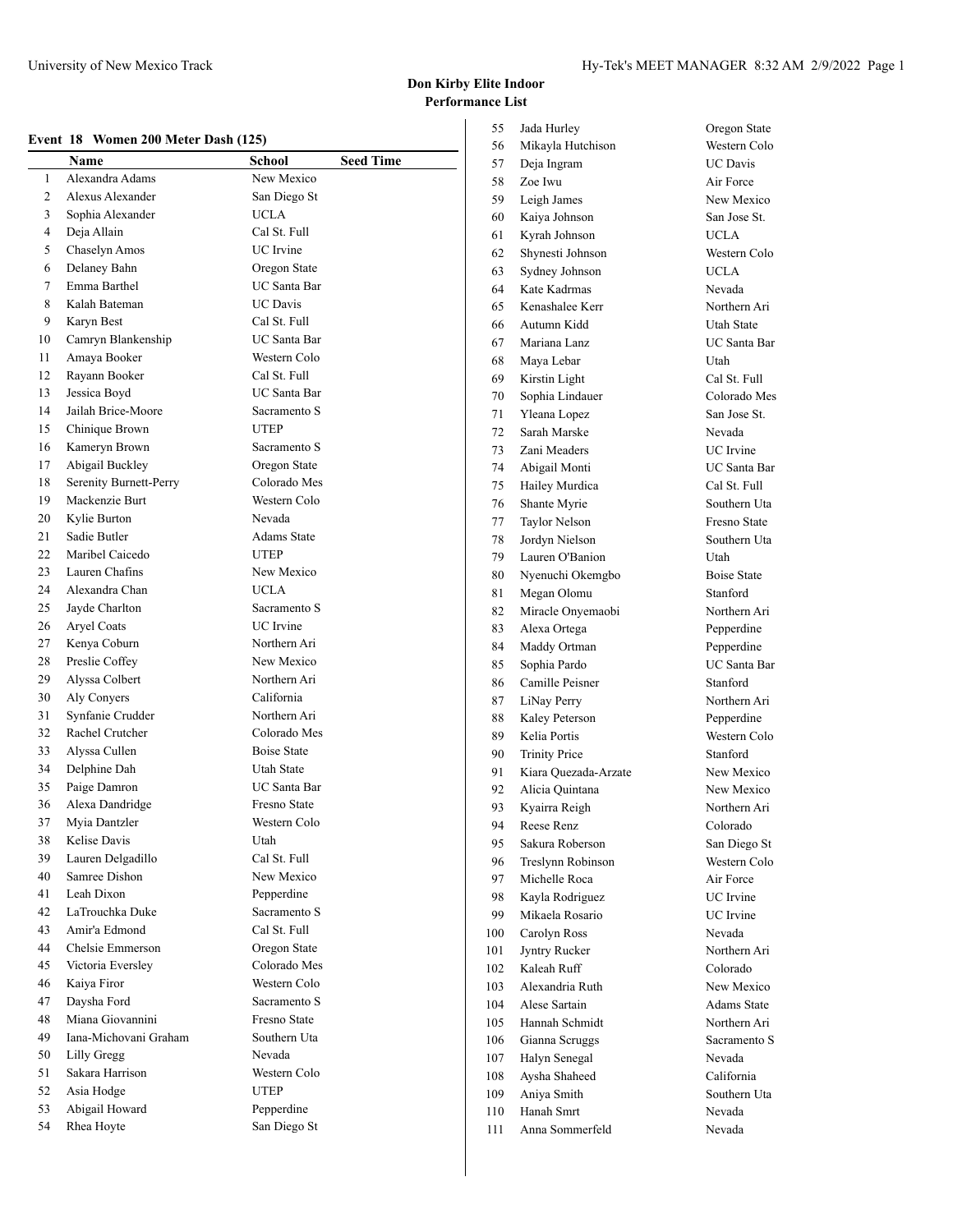$\overline{\phantom{a}}$ 

#### **Event 18 ...(Women 200 Meter Dash (125))**

|     | Name                 | <b>School</b>      | <b>Seed Time</b> |
|-----|----------------------|--------------------|------------------|
| 112 | Jenea Spinks         | California         |                  |
| 113 | Emily Stefan         | <b>Boise State</b> |                  |
| 114 | Mariah Stewart       | Cal St. Full       |                  |
| 115 | Sydnee Stewart       | Texas A&M          |                  |
| 116 | Jessica Swalve       | UC Santa Bar       |                  |
| 117 | Ashley Tabag         | UC Irvine          |                  |
| 118 | Samantha Thomas      | Stanford           |                  |
| 119 | Ronnie Walker        | Southern Uta       |                  |
| 120 | <b>Baylor Walton</b> | New Mexico         |                  |
| 121 | Skyler Walton        | Washington S       |                  |
| 122 | <b>Taylor Watson</b> | Utah               |                  |
| 123 | Zeaniah Wedgeworth   | <b>Adams State</b> |                  |
| 124 | Tatyanah Wiley       | New Mexico         |                  |
| 125 | Makayla Williams     | Colorado St.       |                  |

#### **Event 39 Women 200 Meter Dash Seeded Women (24)**

|    | Name                   | <b>School</b>      | <b>Seed Time</b> |
|----|------------------------|--------------------|------------------|
| 1  | Ezinne Abba            | California         |                  |
| 2  | Sydney Bentley         | San Jose St.       |                  |
| 3  | Oghenekaro Brume       | <b>UTEP</b>        |                  |
| 4  | Emily Costello         | Nevada             |                  |
| 5  | Camryn Crouch          | Idaho              |                  |
| 6  | Lauren Gale            | Colorado St.       |                  |
| 7  | Kennedy Gamble         | Stanford           |                  |
| 8  | Rachel Hall            | Texas A&M          |                  |
| 9  | Jalyn Harris           | San Diego St       |                  |
| 10 | Tianna Holmes          | New Mexico         |                  |
| 11 | Gabriella Holmstrom    | <b>Utah State</b>  |                  |
| 12 | Janyah Jasper          | Colorado St.       |                  |
| 13 | Catherine Leger        | <b>UCLA</b>        |                  |
| 14 | Yan-Jun Sophie Liao    | San Jose St.       |                  |
| 15 | Denae McFarlane        | <b>UTEP</b>        |                  |
| 16 | Laila Owens            | Texas A&M          |                  |
| 17 | Jessica Ozoude         | Colorado St.       |                  |
| 18 | Makenzy Pierre-Webster | <b>UCLA</b>        |                  |
| 19 | Emma Pollak            | Colorado           |                  |
| 20 | Gabrielle Spencer      | San Jose St.       |                  |
| 21 | Jaide Stepter Baynes   | Sheffield El       |                  |
| 22 | Maisie Stevens         | California         |                  |
| 23 | Anita Taviore          | <b>Boise State</b> |                  |
| 24 | Aisha Watt             | San Diego St       |                  |

#### **Event 19 Women 400 Meter Dash (75)**

|    | Name               | School              | <b>Seed Time</b> |
|----|--------------------|---------------------|------------------|
|    | Alexis Alexander   | <b>UC</b> Irvine    |                  |
| 2  | Deja Allain        | Cal St. Full        |                  |
| 3  | Beatrice Armijo    | New Mexico H        |                  |
| 4  | Hope Bender        | Unattached          |                  |
| 5  | Karyn Best         | Cal St. Full        |                  |
| 6  | Camryn Blankenship | <b>UC</b> Santa Bar |                  |
| 7  | Jordan Brandt      | Utah State          |                  |
| 8  | Jailah Brice-Moore | Sacramento S        |                  |
| 9  | Chinique Brown     | <b>UTEP</b>         |                  |
| 10 | Oghenekaro Brume   | <b>UTEP</b>         |                  |
| 11 | Nakyia Buckner     | Fresno State        |                  |

| 12 | Jordan Burnett         | Colorado Mes            |
|----|------------------------|-------------------------|
| 13 | Mackenzie Burt         | Western Colo            |
| 14 | Kylie Burton           | Nevada                  |
| 15 | Lauren Chafins         | New Mexico              |
| 16 | Jayde Charlton         | Sacramento S            |
| 17 | Preslie Coffey         | New Mexico              |
| 18 | Sarah Collier          | Sacramento S            |
| 19 | Aly Conyers            | California              |
| 20 | Alyssa Cullen          | <b>Boise State</b>      |
| 21 | Delphine Dah           | Utah State              |
| 22 | Jennifer Daly          | <b>UC</b> Irvine        |
| 23 | Paige Damron           | <b>UC</b> Santa Bar     |
| 24 | Gabby Drube            | Wyoming                 |
| 25 | Chelsie Emmerson       | Oregon State            |
| 26 | Kaiya Firor            | Western Colo            |
| 27 | Daysha Ford            | Sacramento S            |
| 28 | Miana Giovannini       | Fresno State            |
| 29 | Lilly Gregg            | Nevada                  |
| 30 | Carshaylah Harrison    | <b>UTEP</b>             |
| 31 | Lucia Harrison         | New Mexico H            |
| 32 | Rhea Hoyte             | San Diego St            |
| 33 | Deja Hudson            | Fresno State            |
|    |                        |                         |
| 34 | Zoe Iwu                | Air Force<br>New Mexico |
| 35 | Leigh James            |                         |
| 36 | Grace Jenkins          | Colorado                |
| 37 | Kyrah Johnson          | <b>UCLA</b>             |
| 38 | Autumn Kidd            | Utah State              |
| 39 | Mia Lawrence           | Sacramento S            |
| 40 | Ryan Little            | New Mexico              |
| 41 | Yleana Lopez           | San Jose St.            |
| 42 | Kynnedi McCall         | Cal St. Full            |
| 43 | Emma McCarthy          | <b>UC</b> Irvine        |
| 44 | Abigail Monti          | <b>UC</b> Santa Bar     |
| 45 | Dominique Mustin       | Texas A&M               |
| 46 | Janae Oneal            | <b>UC</b> Davis         |
| 47 | Selisa Palmer          | New Mexico H            |
| 48 | Camille Peisner        | Stanford                |
| 49 | LiNay Perry            | Northern Ari            |
| 50 | Jordyn Pittman         | Colorado Mes            |
| 51 | Kelia Portis           | Western Colo            |
| 52 | <b>Trinity Price</b>   | Stanford                |
| 53 | <b>Grace Proesch</b>   | Air Force               |
| 54 | Alicia Ouintana        | New Mexico              |
| 55 | Emma Reeves            | Utah State              |
| 56 | <b>Alison Richter</b>  | Utah State              |
| 57 | <b>Taylor Rioux</b>    | Air Force               |
| 58 | Daveion Robinson       | Fresno State            |
| 59 | Michelle Roca          | Air Force               |
| 60 | Lauren Rocco           | Pepperdine              |
| 61 | Carolyn Ross           | Nevada                  |
| 62 | Adael Scatena          | Oregon State            |
| 63 | Hannah Schmidt         | Northern Ari            |
| 64 | Paige Sefried          | Oregon State            |
| 65 | Olivia Smith           | Utah State              |
| 66 | <b>Brianna Sproles</b> | Fresno State            |
| 67 | Dakota Stanly          | <b>UCLA</b>             |
| 68 | Madison Thomas         | <b>UC</b> Davis         |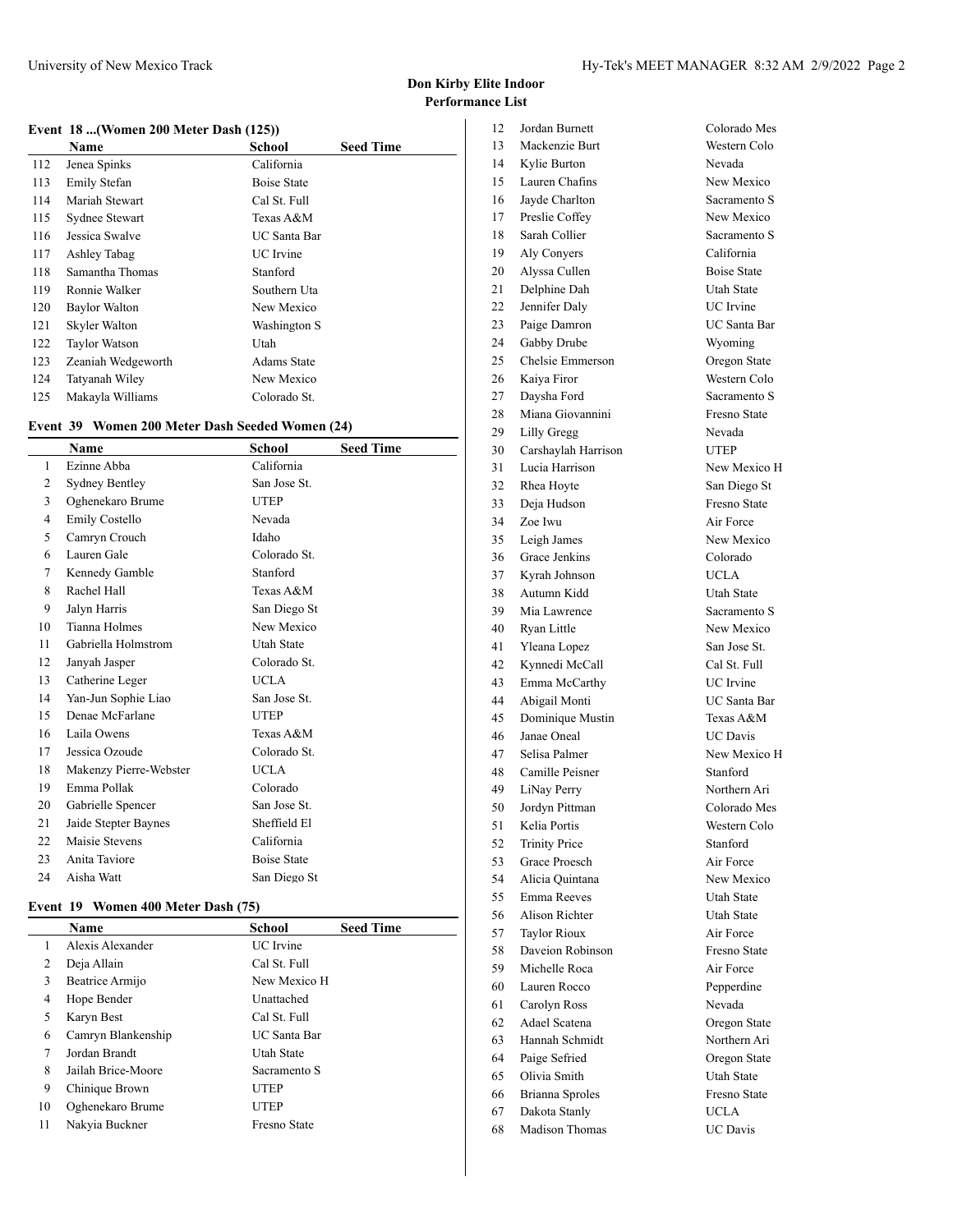#### **Event 19 ...(Women 400 Meter Dash (75))**

|    | <b>Name</b>         | School             | <b>Seed Time</b> |
|----|---------------------|--------------------|------------------|
| 69 | Samantha Thomas     | Stanford           |                  |
| 70 | Hilary Udechukwu    | New Mexico H       |                  |
| 71 | Rebecca Vander Poel | <b>Boise State</b> |                  |
| 72 | Tatyanah Wiley      | New Mexico         |                  |
| 73 | Madeline Wilson     | Northern Ari       |                  |
| 74 | Elyse Wohlenberg    | <b>UC</b> Davis    |                  |
| 75 | Jasie York          | Utah               |                  |

#### **Event 41 Women 400 Meter Dash Seeded Women (24)**

|    | Name                  | School           | <b>Seed Time</b> |
|----|-----------------------|------------------|------------------|
| 1  | Shae Anderson         | UCLA             |                  |
| 2  | Loubna Benhadja       | <b>UTEP</b>      |                  |
| 3  | Sydney Bentley        | San Jose St.     |                  |
| 4  | Emily Costello        | Nevada           |                  |
| 5  | <b>Kelise Davis</b>   | Utah             |                  |
| 6  | Maddy Doane           | <b>UCLA</b>      |                  |
| 7  | Jaida Drame           | Colorado         |                  |
| 8  | Katie Eidem           | Arizona Stat     |                  |
| 9  | Lauren Gale           | Colorado St.     |                  |
| 10 | Abbey Glynn           | Colorado         |                  |
| 11 | Grace Goldsworthy     | Colorado St.     |                  |
| 12 | <b>Tianna Holmes</b>  | New Mexico       |                  |
| 13 | Yolonda Johnson       | Colorado St.     |                  |
| 14 | Zani Meaders          | <b>UC</b> Irvine |                  |
| 15 | Lauren O'Banion       | Utah             |                  |
| 16 | Miracle Onyemaobi     | Northern Ari     |                  |
| 17 | Laila Owens           | Texas A&M        |                  |
| 18 | Ceonna Pipion         | Fresno State     |                  |
| 19 | Syaira Richardson     | Texas A&M        |                  |
| 20 | Sakura Roberson       | San Diego St     |                  |
| 21 | Tierra Robinson-Jones | Texas A&M        |                  |
| 22 | Halyn Senegal         | Nevada           |                  |
| 23 | Kennedy Wade          | Texas A&M        |                  |
| 24 | Charokee Young        | Texas A&M        |                  |

#### **Event 3 Men 200 Meter Dash (76)**

|    | Name             | <b>School</b> | <b>Seed Time</b> |
|----|------------------|---------------|------------------|
| 1  | Andrew Aguilar   | Cal St. Full  |                  |
| 2  | Alex Alton       | Northern Ari  |                  |
| 3  | Bashar Barksdale | San Jose St.  |                  |
| 4  | Germain Barnes   | Colorado St.  |                  |
| 5  | Dominic Bentil   | Utah State    |                  |
| 6  | Javin Bostic     | Air Force     |                  |
| 7  | Noah Bringhurst  | Southern Uta  |                  |
| 8  | Deven Brown      | <b>UCLA</b>   |                  |
| 9  | Jalen Cadet      | <b>UTEP</b>   |                  |
| 10 | Jack Cauble      | Colorado St.  |                  |
| 11 | Kade Christensen | Colorado Mes  |                  |
| 12 | Jackson Connelly | Air Force     |                  |
| 13 | Jaymison Cox     | Wyoming       |                  |
| 14 | Eric Cray        | Philippines   |                  |
| 15 | Jalen Davis      | Sacramento S  |                  |
| 16 | Karon Dean       | <b>UTEP</b>   |                  |
| 17 | Patrick Dean     | Sacramento S  |                  |
| 18 | Kyle Dempsey     | Colorado St.  |                  |
|    |                  |               |                  |

| 19       | Nelson Douglas                   |
|----------|----------------------------------|
| 20       | Cecil Ebiwok                     |
| 21       | Mekhi Evans-Bey                  |
| 22       | Eric Fike                        |
| 23       | Alonzo Floriolli                 |
| 24       | Khalil Fowlkes                   |
| 25       | John Fulton                      |
| 26       | Dylan Gibson                     |
| 27       | Ronaldo Griffiths                |
| 28       | Darek Hackett                    |
| 29       | Micah Hairston                   |
| 30       | Josh Hamilton                    |
| 31       | Nicholas Harper                  |
| 32       | Quentin Hartel                   |
| 33       | Dennis Johnson                   |
| 34       | Devonn Johnson                   |
| 35       | Keanu Jones                      |
| 36       | Neveh Jones                      |
| 37       | Justin Lewis                     |
| 38       | Thomas Lujan                     |
| 39       | Mason Mangum                     |
| 40       | Liam Mather                      |
| 41       | Dakota Merritt                   |
| 42       | Kellen Monestime                 |
| 43       | George Monroe                    |
| 44       | <b>Cristian Moore</b>            |
| 45       | Nautus Moore                     |
| 46       | Max Morley                       |
| 47       | Wyatt Murphy                     |
| 48       | Nick Nuhfer                      |
| 49<br>50 | Dayne Ortega                     |
| 51       | Harry Overstreet<br>David Pierce |
| 52       | Jeremiah Reed                    |
| 53       | Jace Rodgers                     |
| 54       | Jose Rubio                       |
| 55       | Naythn Scruggs                   |
| 56       | Ethan Seppala                    |
| 57       | Chris Shiley                     |
| 58       | Dorien Simon                     |
| 59       | Ja'Warren Smith                  |
| 60       | Kyle Smith                       |
| 61       | Lorenz Smith                     |
| 62       | Jordan Spencer                   |
| 63       | Jacob Stroup                     |
| 64       | Zachary Sutton                   |
| 65       | Erick Thompson                   |
| 66       | Beau Thornton                    |
| 67       | Mikael Tyler                     |
| 68       | Aman Verma                       |
| 69       | Ricardo White                    |
| 70       | Darius Wiggins                   |
| 71       | Carter Wilkerson                 |
| 72       | Joseph Wilkins                   |
| 73       | Zachary Winger                   |
| 74       | Jordani Woodley                  |
| 75       | Montez Wright                    |

Southern Uta San Jose St. San Jose St. Western Colo Cal St. Full Sacramento S Colorado St. Southern Uta UTEP Air Force San Jose St. Western Colo San Jose St. Colorado Mes UTEP Sacramento S Texas A&M Adams State Unattached Adams State California Colorado St. Western Colo Colorado California UCLA Sacramento S Southern Uta Air Force Colorado Colorado Mes San Jose St. Boise State Colorado Mes Southern Uta Boise State Cal St. Full Northern Ari Cal St. Full Stanford Western Colo Northern Ari UTEP Adams State Western Colo Northern Ari Northern Ari Colorado Mes San Jose St. UTEP Southern Uta Wyoming Wyoming Western Colo Sacramento S UTEP New Mexico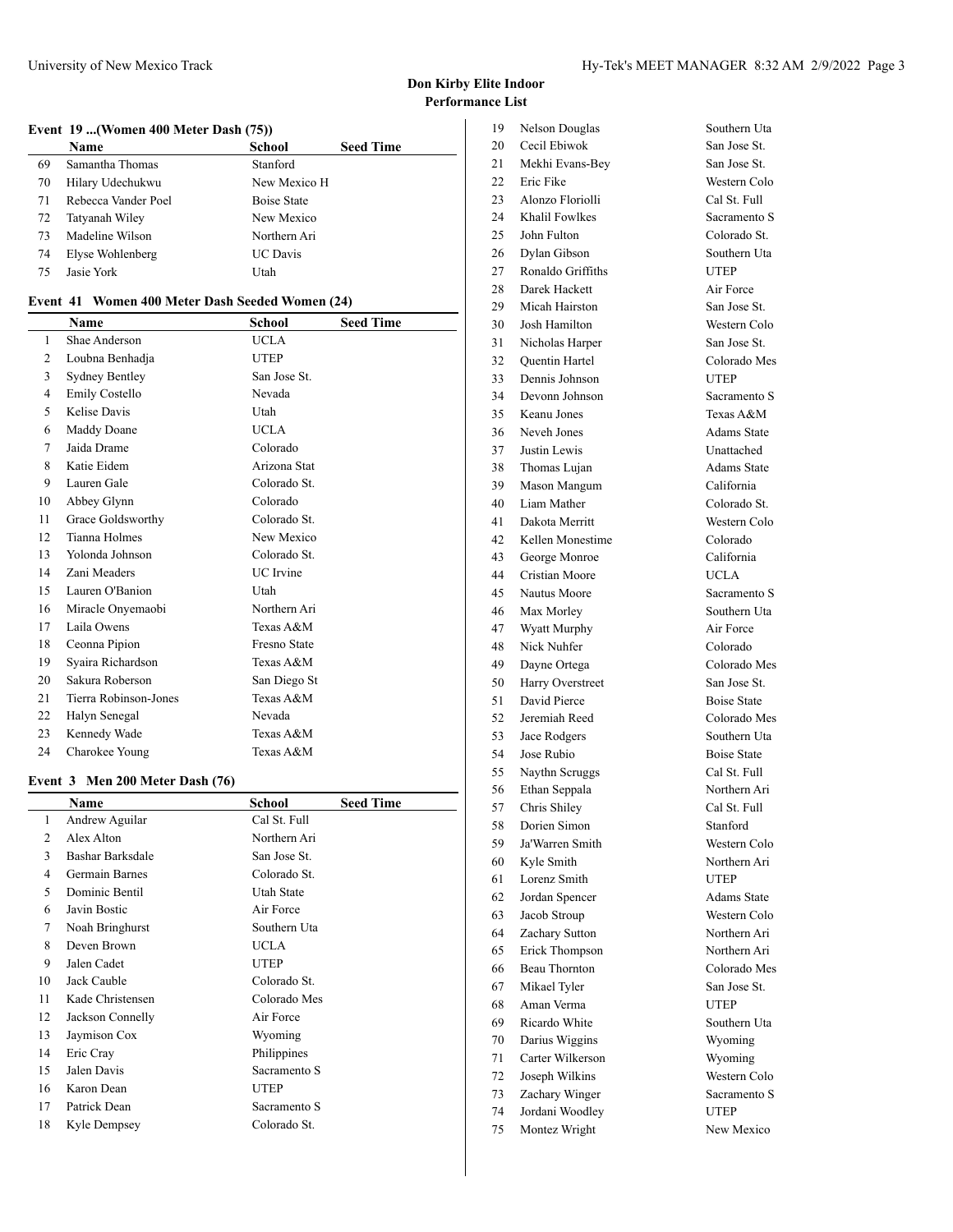## **Event 3 ...(Men 200 Meter Dash (76))**

|                 | Name                                          | School             | <b>Seed Time</b> |
|-----------------|-----------------------------------------------|--------------------|------------------|
| 76              | Luke Wysong                                   | New Mexico         |                  |
|                 | Event 38 Men 200 Meter Dash Seeded Men's (24) |                    |                  |
|                 | Name                                          | <b>School</b>      | <b>Seed Time</b> |
| 1               | Devon Achane                                  | Texas A&M          |                  |
| 2               | Victor Akhalu                                 | New Mexico         |                  |
| 3               | Skyler Andam                                  | <b>Utah State</b>  |                  |
| $\overline{4}$  | Luc Andrada                                   | Colorado           |                  |
| 5               | Lance Broome                                  | Texas A&M          |                  |
| 6               | Jermaine Brown                                | Unattached         |                  |
| 7               | Christian Catlin                              | California         |                  |
| 8               | Daveon Collins                                | Unattached         |                  |
| 9               | CJ Dimnwaobi                                  | Air Force          |                  |
| 10              | David Dunlap                                  | Northern Ari       |                  |
| 11              | Andrew Franco                                 | Stanford           |                  |
| 12 <sup>2</sup> | <b>Blaize Holland</b>                         | Sacramento S       |                  |
| 13              | Rasaun House                                  | Cal St. Full       |                  |
| 14              | <b>Austin Kratz</b>                           | Arizona Stat       |                  |
| 15              | Zac Larrier                                   | Air Force          |                  |
| 16              | Justin Lowe                                   | Cal St. Full       |                  |
| 17              | Ryan Martin                                   | Texas A&M          |                  |
| 18              | Udodi Onwuzurike                              | Stanford           |                  |
| 19              | Jabari Reynolds II                            | Sacramento S       |                  |
| 20              | Kelley Stephens                               | Colorado St.       |                  |
| 21              | Jonah Vigil                                   | <b>Adams State</b> |                  |
| 22              | Tom Willems                                   | Colorado St.       |                  |
| 23              | Elijah Williams                               | Colorado Mes       |                  |
| 24              | <b>Emmanuel Yeboah</b>                        | Texas A&M          |                  |

# **Event 40 Men 400 Meter Dash Seeded Men's (24)**

|    | <b>Name</b>           | School              | <b>Seed Time</b> |
|----|-----------------------|---------------------|------------------|
| 1  | Spencer Barrera       | Idaho               |                  |
| 2  | Spencer Eldridge      | <b>Utah State</b>   |                  |
| 3  | Omajuwa Etiwe         | Texas A&M           |                  |
| 4  | Sean Geither          | Air Force           |                  |
| 5  | <b>Ian Gilmore</b>    | Colorado            |                  |
| 6  | Chevannie Hanson      | Texas $A & M$       |                  |
| 7  | Charles Kelly         | Cal St. Full        |                  |
| 8  | Jake Lanier           | Texas A&M           |                  |
| 9  | Henry Larkin          | California          |                  |
| 10 | Rivaldo Leacock       | New Mexico          |                  |
| 11 | Justin Lowe           | Cal St. Full        |                  |
| 12 | Aaron McCoy           | Colorado            |                  |
| 13 | Myles Misener-Daley   | <b>UCLA</b>         |                  |
| 14 | Max Morley            | Southern Uta        |                  |
| 15 | <b>Garrett Nelson</b> | Colorado            |                  |
| 16 | Jevon O'Bryant        | New Mexico          |                  |
| 17 | Jevaughn Powell       | <b>UTEP</b>         |                  |
| 18 | Adam Stark            | Colorado St.        |                  |
| 19 | <b>Ismail Turner</b>  | <b>UCLA</b>         |                  |
| 20 | DeVon Washington      | Colorado St.        |                  |
| 21 | Chase Wells           | <b>UCLA</b>         |                  |
| 22 | Tom Willems           | Colorado St.        |                  |
| 23 | <b>Tyler Williams</b> | Colorado            |                  |
| 24 | Jovahn Williamson     | <b>Unat-New Mex</b> |                  |

|          | Event 4 Men 400 Meter Dash (53) |                                    |                  |
|----------|---------------------------------|------------------------------------|------------------|
|          | Name                            | School                             | <b>Seed Time</b> |
| 1        | La'a Aiu                        | Air Force                          |                  |
| 2        | Alex Alton                      | Northern Ari                       |                  |
| 3        | Ned Azemia                      | <b>UTEP</b>                        |                  |
| 4        | Emmanuel Bamidele               | Texas A&M                          |                  |
| 5        | Bashar Barksdale                | San Jose St.                       |                  |
| 6        | Zack Bell                       | Utah State                         |                  |
| 7        | Zach Blackwood                  | Sacramento S                       |                  |
| 8        | Cameron Breier                  | Air Force                          |                  |
| 9        | Stephen Carreto                 | <b>UTEP</b>                        |                  |
| 10       | Arinze Chance                   | Unattached                         |                  |
| 11       | Jaymison Cox                    | Wyoming                            |                  |
| 12       | Johnny Cruz                     | <b>Utah State</b>                  |                  |
| 13       | Nelson Douglas                  | Southern Uta                       |                  |
| 14       | Cecil Ebiwok                    | San Jose St.                       |                  |
| 15       | Alonzo Floriolli                | Cal St. Full                       |                  |
| 16       | Khalil Fowlkes                  | Sacramento S                       |                  |
| 17       | <b>Andrew Franco</b>            | Stanford                           |                  |
| 18       | Dylan Gibson                    | Southern Uta                       |                  |
| 19       | Ronaldo Griffiths               | UTEP                               |                  |
| 20       | Josh Hamilton                   | Western Colo                       |                  |
| 21       | Nicholas Harper                 | San Jose St.                       |                  |
| 22       | Samuel Herenton                 | <b>UCLA</b>                        |                  |
| 23       | Braeden Holcombe                | Air Force                          |                  |
| 24       | Rasaun House                    | Cal St. Full                       |                  |
| 25       | Cole Jaquette                   | Western Colo                       |                  |
| 26       | Bryce Kizewski                  | Western Colo                       |                  |
| 27       | Carter Lamb                     | Utah State                         |                  |
| 28       | Karson Lippert                  | Stanford                           |                  |
| 29       | Casey McDaniel                  | Colorado Mes                       |                  |
| 30       | Felipe Medrado                  | Texas A&M                          |                  |
| 31       | Dakota Merritt                  | Western Colo                       |                  |
| 32       | Kellen Monestime                | Colorado                           |                  |
| 33       | Kelsey Montague                 | Colorado Mes                       |                  |
| 34       | Nautus Moore                    | Sacramento S                       |                  |
| 35       | Nick Nuhfer                     | Colorado                           |                  |
| 36       | Harry Overstreet                | San Jose St.                       |                  |
| 37       | David Pierce                    | <b>Boise State</b>                 |                  |
| 38       | Reyte Rash                      | Cal St. Full                       |                  |
| 39       | <b>Austin Reese</b>             | Colorado Mes                       |                  |
| 40       | Jabari Reynolds II              | Sacramento S                       |                  |
| 41<br>42 | Jace Rodgers<br>Jose Rubio      | Southern Uta<br><b>Boise State</b> |                  |
|          |                                 |                                    |                  |
| 43<br>44 | Naythn Scruggs<br>Ethan Seppala | Cal St. Full<br>Northern Ari       |                  |
| 45       | Isaiah Shaw                     | California                         |                  |
| 46       | Chris Shiley                    | Cal St. Full                       |                  |
| 47       | Lorenz Smith                    | <b>UTEP</b>                        |                  |
| 48       | Erick Thompson                  | Northern Ari                       |                  |
| 49       | Mikael Tyler                    | San Jose St.                       |                  |
| 50       | Aman Verma                      | <b>UTEP</b>                        |                  |
| 51       | Darius Wiggins                  | Wyoming                            |                  |
| 52       | Joseph Wilkins                  | Western Colo                       |                  |
| 53       | Cutler Zamzow                   | Texas A&M                          |                  |
|          |                                 |                                    |                  |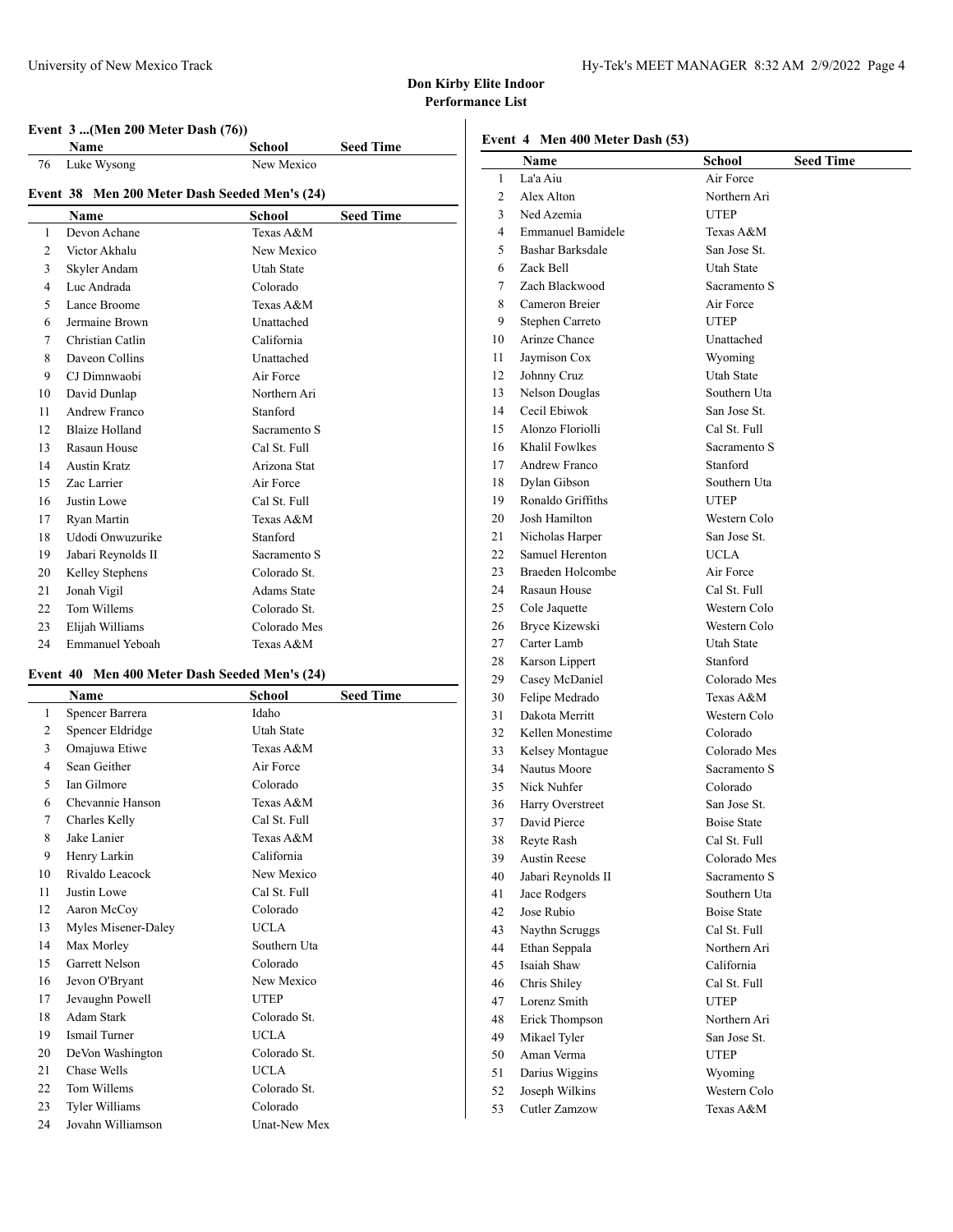# University of New Mexico Track Track Hy-Tek's MEET MANAGER 7:32 AM 2/9/2022 Page 1

## **Don Kirby Elite Indoor Performance List**

|  |  | Event 20 Women 600 Meter Run (17) |  |  |  |  |  |
|--|--|-----------------------------------|--|--|--|--|--|
|--|--|-----------------------------------|--|--|--|--|--|

|    | Name                | School             | <b>Seed Time</b> |
|----|---------------------|--------------------|------------------|
| 1  | Alexis Alexander    | <b>UC</b> Irvine   |                  |
| 2  | Carolyne Chepkosgei | <b>UTEP</b>        |                  |
| 3  | Sarah Collier       | Sacramento S       |                  |
| 4  | Jennifer Daly       | UC Irvine          |                  |
| 5  | Josefine Eriksen    | Utah               |                  |
| 6  | Kiana Kai           | Northern Ari       |                  |
| 7  | Bailey Kealamakia   | Utah               |                  |
| 8  | Mia Lawrence        | Sacramento S       |                  |
| 9  | Ruby Jane Mathewson | Utah               |                  |
| 10 | Emma McCarthy       | <b>UC</b> Irvine   |                  |
| 11 | Marissa Milos       | Northern Ari       |                  |
| 12 | Adael Scatena       | Oregon State       |                  |
| 13 | Kristie Schoffield  | <b>Boise State</b> |                  |
| 14 | Paige Sefried       | Oregon State       |                  |
| 15 | Halyn Senegal       | Nevada             |                  |
| 16 | Rebecca Vander Poel | <b>Boise State</b> |                  |
| 17 | Jasie York          | Utah               |                  |

## **Event 21 Women 800 Meter Run (37)**

|     | Name                     | <b>School</b>       | <b>Seed Time</b> |
|-----|--------------------------|---------------------|------------------|
| 1   | Alexis Alexander         | <b>UC</b> Irvine    |                  |
| 2   | Montgomery Allison       | <b>UC</b> Irvine    |                  |
| 3   | <b>Brooke Bakken</b>     | Pepperdine          |                  |
| 4   | Lauren Bettencourt       | <b>Unat-New Mex</b> |                  |
| 5   | Bailee Carr              | Colorado St.        |                  |
| 6   | Carolyne Chepkosgei      | <b>UTEP</b>         |                  |
| 7   | Karen Christensen        | Utah State          |                  |
| 8   | Adva Cohen               | New Mexico          |                  |
| 9   | Sarah Collier            | Sacramento S        |                  |
| 10  | Cora Cooke               | Unat-New Mex        |                  |
| 11  | Karoline Daland          | <b>UTEP</b>         |                  |
| 12. | Jennifer Daly            | <b>UC</b> Irvine    |                  |
| 13  | Jenna Diers              | Colorado St.        |                  |
| 14  | Samree Dishon            | New Mexico          |                  |
| 15  | Semira Mebrahtu Firezghi | New Mexico          |                  |
| 16  | Abbe Goldstein           | New Mexico          |                  |
| 17  | Lauren Harper            | San Diego St        |                  |
| 18  | Lieke Hoogsteen          | Unattached          |                  |
| 19  | Oriana Jalal             | <b>UC</b> Davis     |                  |
| 20  | Mia Lawrence             | Sacramento S        |                  |
| 21  | Alex Lomeli              | San Diego St        |                  |
| 22  | Emma McCarthy            | <b>UC</b> Irvine    |                  |
| 23  | MaLeigha Menegatti       | <b>Boise State</b>  |                  |
| 24  | <b>Brooke Miller</b>     | Colorado Mes        |                  |
| 25  | Abbey Mohan              | Western Colo        |                  |
| 26  | Juliette Noyer           | San Jose St.        |                  |
| 27  | Brid O'Connell           | Air Force           |                  |
| 28  | Alexandra Pevtsova       | Unattached          |                  |
| 29  | Cathy Salazar-Gasca      | <b>UC</b> Irvine    |                  |
| 30  | Kristie Schoffield       | <b>Boise State</b>  |                  |
| 31  | Halyn Senegal            | Nevada              |                  |
| 32  | Jessica Simon            | <b>Adams State</b>  |                  |
| 33  | Elise Thorner            | New Mexico          |                  |
| 34  | Rebecca Troescher        | <b>Boise State</b>  |                  |

| 35 | Amber Valdez        | Colorado Mes |
|----|---------------------|--------------|
| 36 | Samantha Valentine  | Unat-New Mex |
| 37 | Madeleine Velasquez | New Mexico   |

## **Event 22 Women 1 Mile Run (36)**

|                | <b>Name</b>              | <b>School</b>       | <b>Seed Time</b> |
|----------------|--------------------------|---------------------|------------------|
| 1              | Lauren Bettencourt       | <b>Unat-New Mex</b> |                  |
| 2              | Alyssa Britton           | Colorado Mes        |                  |
| 3              | Emily Burd               | San Diego St        |                  |
| $\overline{4}$ | Adva Cohen               | New Mexico          |                  |
| 5              | <b>Skyler Danley</b>     | Pepperdine          |                  |
| 6              | Samree Dishon            | New Mexico          |                  |
| 7              | Cagnei Duncan            | Sacramento S        |                  |
| 8              | Isabella Fauria          | New Mexico          |                  |
| 9              | Semira Mebrahtu Firezghi | New Mexico          |                  |
| 10             | Mattalyn Geddes          | <b>Utah State</b>   |                  |
| 11             | Dani Gee                 | Sacramento S        |                  |
| 12             | Abbe Goldstein           | New Mexico          |                  |
| 13             | Abby Jensen              | Utah State          |                  |
| 14             | Ruth Jerubet             | UTEP                |                  |
| 15             | Ashley Johnson           | <b>UCLA</b>         |                  |
| 16             | Jaden Johnson            | <b>Adams State</b>  |                  |
| 17             | Joan Kimaiyo             | <b>UTEP</b>         |                  |
| 18             | Megan La Camera          | Pepperdine          |                  |
| 19             | Olivia Liuson            | <b>UC</b> Irvine    |                  |
| 20             | Kira MacGill             | Colorado Mes        |                  |
| 21             | Shannon Maloney          | Unattached          |                  |
| 22             | Celeste Martinez         | New Mexico          |                  |
| 23             | Carlene Masar            | San Diego St        |                  |
| 24             | Hannah Miller            | <b>Unat-New Mex</b> |                  |
| 25             | Ashley Eden Mittelsdorf  | Pepperdine          |                  |
| 26             | Isabela Nellos           | New Mexico          |                  |
| 27             | Annelies Ondersma        | Pepperdine          |                  |
| 28             | <b>Lindsay Parsons</b>   | Colorado Mes        |                  |
| 29             | Micaela Rivera           | Utah State          |                  |
| 30             | Claire Selleck           | UCLA                |                  |
| 31             | Gretchen Slattum         | Western Colo        |                  |
| 32             | Madison Taylor           | Utah State          |                  |
| 33             | <b>Elise Thorner</b>     | New Mexico          |                  |
| 34             | Samantha Valentine       | <b>Unat-New Mex</b> |                  |
| 35             | Anna Vogtmann            | <b>UC</b> Irvine    |                  |
| 36             | Riley Wright             | Pepperdine          |                  |

# **Event 23 Women 3000 Meter Run (19)**

|                | Name                 | School           | <b>Seed Time</b> |
|----------------|----------------------|------------------|------------------|
| 1              | Sameen Andar         | <b>UC</b> Irvine |                  |
| $\mathfrak{D}$ | Hannah Chau          | <b>UC</b> Irvine |                  |
| 3              | Karoline Daland      | <b>UTEP</b>      |                  |
| 4              | <b>Skyler Danley</b> | Pepperdine       |                  |
| 5              | Cagnei Duncan        | Sacramento S     |                  |
| 6              | Morgan French        | Utah State       |                  |
| 7              | Dani Gee             | Sacramento S     |                  |
| 8              | Emma Heckel          | New Mexico       |                  |
| 9              | Ruth Jerubet         | <b>UTEP</b>      |                  |
| 10             | Joan Kimaiyo         | <b>UTEP</b>      |                  |
| 11             | Kira MacGill         | Colorado Mes     |                  |
| 12             | Aimee Mackenzie      | Unattached       |                  |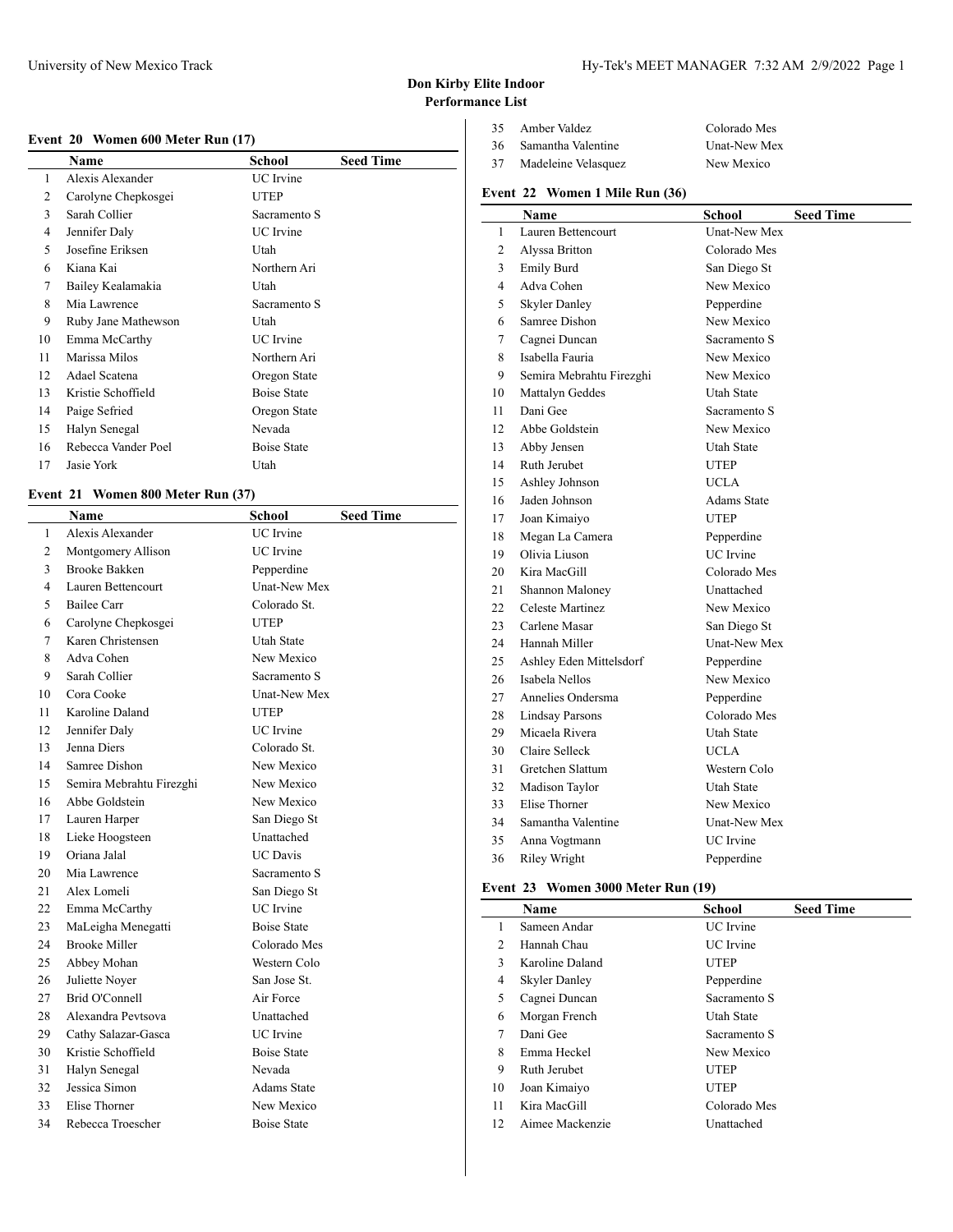# **Event 23 ...(Women 3000 Meter Run (19))**

|    | Name                   | <b>School</b> | <b>Seed Time</b> |
|----|------------------------|---------------|------------------|
| 13 | Mimi Miyazawa          | Utah State    |                  |
| 14 | Victoria Ovalles       | UTEP          |                  |
| 15 | <b>Lindsay Parsons</b> | Colorado Mes  |                  |
| 16 | Key Pearson            | Pepperdine    |                  |
| 17 | Micaela Rivera         | Utah State    |                  |
| 18 | Gretchen Slattum       | Western Colo  |                  |
| 19 | Emma Thornley          | Utah State    |                  |

## **Event 24 Women 4x400 Meter Relay (26)**

 $\overline{a}$ 

|                | Team                    | Relay | <b>Seed Time</b>      |
|----------------|-------------------------|-------|-----------------------|
| $\mathbf{1}$   | Air Force               | A     |                       |
|                | 1) Michelle Roca        |       | 2) Brid O'Connell     |
|                | 3) Taylor Rioux         |       | 4) Grace Proesch      |
| 2              | <b>Boise State</b>      | А     |                       |
|                | 1) Nyenuchi Okemgbo     |       | 2) Anita Taviore      |
|                | 3) Kristie Schoffield   |       | 4) MaLeigha Menegatti |
| 3              | <b>Boise State</b>      | B     |                       |
|                | 1) Rebecca Troescher    |       | 2) Emily Stefan       |
|                | 3) Rebecca Vander Poel  |       | 4) Alyssa Cullen      |
| $\overline{4}$ | Cal St. Full            | А     |                       |
|                | 1) Lauren Delgadillo    |       | 2) Kirstin Light      |
|                | 3) Alero Soaris         |       | 4) Kynnedi McCall     |
| 5              | Colorado                | А     |                       |
|                | 1) Jaida Drame          |       | 2) Emma Pollak        |
|                | 3) Grace Jenkins        |       | 4) Abbey Glynn        |
| 6              | Colorado Mes            | А     |                       |
|                | 1) Sophia Lindauer      |       | 2) Mica Jenrette      |
|                | 3) Rachel Crutcher      |       | 4) Sierra Arceneaux   |
| 7              | Colorado St.            | А     |                       |
|                | 1) Yolonda Johnson      |       | 2) Jessica Ozoude     |
|                | 3) Grace Goldsworthy    |       | 4) Lauren Gale        |
| 8              | Fresno State            | А     |                       |
|                | 1) Nakyia Buckner       |       | 2) Alexa Dandridge    |
|                | 3) Miana Giovannini     |       | 4) Ceonna Pipion      |
| 9              | Nevada                  | А     |                       |
|                | 1) Kylie Burton         |       | 2) Carolyn Ross       |
|                | 3) Emily Costello       |       | 4) Sarah Marske       |
| 10             | New Mexico              | A     |                       |
|                | 1) Ryan Little          |       | 2) Lauren Chafins     |
|                | 3) Kiara Quezada-Arzate |       | 4) Tatyanah Wiley     |
| 11             | New Mexico              | B     |                       |
|                | 1) Leigh James          |       | 2) Alexandria Ruth    |
|                | 3) Baylor Walton        |       | 4) Alicia Quintana    |
| 12             | New Mexico H            | А     |                       |
|                | 1) Beatrice Armijo      |       | 2) Lucia Harrison     |
|                | 3) Selisa Palmer        |       | 4) Hilary Udechukwu   |
| 13             | Northern Ari            | A     |                       |
|                | 1) LiNay Perry          |       | 2) Kyairra Reigh      |
|                | 3) Hannah Schmidt       |       | 4) Kiana Kai          |
| 14             | Pepperdine              | А     |                       |
|                | 1) Tiffany Egbo         |       | 2) Lauren Rocco       |
|                | 3) Alexa Ortega         |       | 4) Kaley Peterson     |
| 15             | Pepperdine              | B     |                       |
|                | 1) Maddy Ortman         |       | 2) Abigail Howard     |
|                | 3) Leah Dixon           |       | 4) Riley Wright       |

| 16 | Sacramento S           | А |                           |
|----|------------------------|---|---------------------------|
|    | 1) Jailah Brice-Moore  |   | 2) LaTrouchka Duke        |
|    | 3) Gianna Scruggs      |   | 4) Daysha Ford            |
| 17 | San Diego St           | А |                           |
|    | 1) Jalyn Harris        |   | 2) Sakura Roberson        |
|    | 3) Aisha Watt          |   | 4) Rhea Hoyte             |
| 18 | San Jose St.           | A |                           |
|    | 1) Sydney Bentley      |   | 2) Kaiya Johnson          |
|    | 3) Sarah Mosteller     |   | 4) Yleana Lopez           |
| 19 | <b>UC</b> Davis        | А |                           |
|    | 1) Kalah Bateman       |   | 2) Oriana Jalal           |
|    | 3) Madison Thomas      |   | 4) Janae Oneal            |
| 20 | <b>UC</b> Irvine       | A |                           |
|    | 1) Aryel Coats         |   | 2) Zani Meaders           |
|    | 3) Amari Fraser        |   | 4) Jennifer Daly          |
| 21 | <b>UC</b> Santa Bar    | A |                           |
|    | 1) Abigail Monti       |   | 2) Sophia Pardo           |
|    | 3) Paige Damron        |   | 4) Mariana Lanz           |
| 22 | <b>UCLA</b>            | A |                           |
|    | 1) Shae Anderson       |   | 2) Makenzy Pierre-Webster |
|    | 3) Kate Jendrezak      |   | 4) Catherine Leger        |
| 23 | Utah                   | A |                           |
|    | 1) Lauren O'Banion     |   | 2) Kelise Davis           |
|    | 3) Jasie York          |   | 4) Josefine Eriksen       |
| 24 | <b>Utah State</b>      | A |                           |
|    | 1) Olivia Smith        |   | 2) Alison Richter         |
|    | 3) Alexis Koetitz      |   | 4) Emma Reeves            |
| 25 | <b>UTEP</b>            | A |                           |
|    | 1) Loubna Benhadja     |   | 2) Oghenekaro Brume       |
|    | 3) Carshaylah Harrison |   | 4) Chinique Brown         |
| 26 | Western Colo           | А |                           |
|    | 1) Kaiya Firor         |   | 2) Sakara Harrison        |
|    | 3) Amaya Booker        |   | 4) Mackenzie Burt         |
|    |                        |   |                           |

## **Event 6 Men 800 Meter Run (21)**

|    | <b>Name</b>          | School       | <b>Seed Time</b> |
|----|----------------------|--------------|------------------|
| 1  | Joshua Bell          | Unattached   |                  |
| 2  | Ryan Birkmeier       | Colorado St. |                  |
| 3  | Zach Blackwood       | Sacramento S |                  |
| 4  | Garrett Blenkush     | Air Force    |                  |
| 5  | Michael Chadwick     | San Jose St. |                  |
| 6  | Mark Haywood         | Unattached   |                  |
| 7  | Dawson Heide         | Colorado Mes |                  |
| 8  | Keaton Heisterman    | <b>UCLA</b>  |                  |
| 9  | <b>Iolo Hughes</b>   | New Mexico   |                  |
| 10 | Chris Kauffman       | Utah State   |                  |
| 11 | Jeremy Killoy        | Western Colo |                  |
| 12 | Jerrick Maldonado    | Unattached   |                  |
| 13 | Yusuf Mohamud        | <b>UTEP</b>  |                  |
| 14 | <b>Alex Patton</b>   | Air Force    |                  |
| 15 | Christian Rodriguez  | San Jose St. |                  |
| 16 | Joseph Rogers        | Wyoming      |                  |
| 17 | Michael Sims         | <b>UTEP</b>  |                  |
| 18 | Massimiliano Swenson | Teamosqueda  |                  |
| 19 | <b>Tony Torres</b>   | Colorado Mes |                  |
| 20 | Jacob Valdez         | Colorado Mes |                  |
| 21 | Osaze Williams       | <b>UTEP</b>  |                  |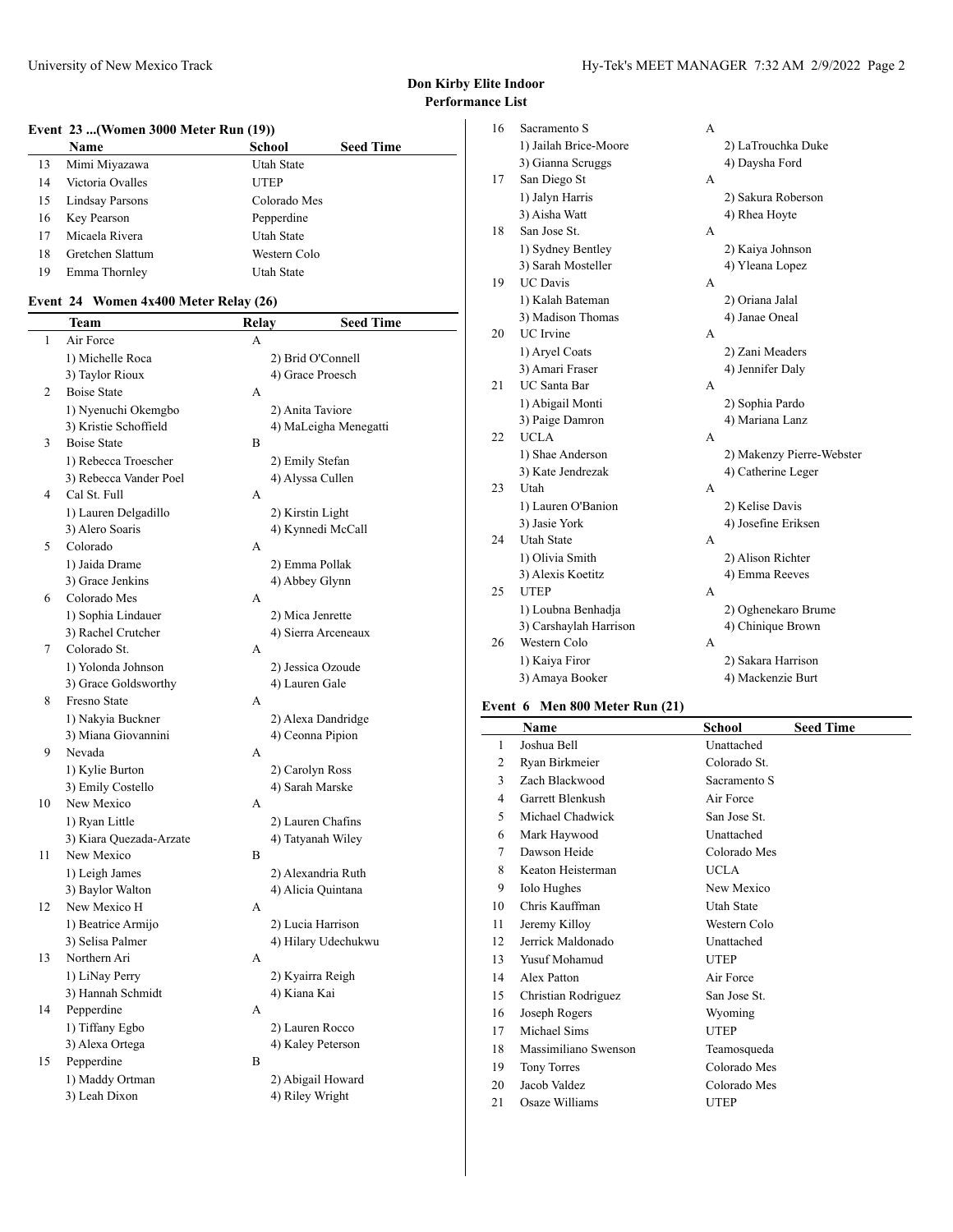#### **Event 7 Men 1 Mile Run (31)**

|                | Name                   | <b>School</b>       | <b>Seed Time</b> |
|----------------|------------------------|---------------------|------------------|
| 1              | Ethan Abbs             | Colorado Mes        |                  |
| $\overline{c}$ | <b>Bridger Altice</b>  | <b>Utah State</b>   |                  |
| 3              | Gabriel Armijo         | <b>UTEP</b>         |                  |
| 4              | Caleb Armstrong        | <b>Utah State</b>   |                  |
| 5              | <b>Brennan Benson</b>  | <b>Utah State</b>   |                  |
| 6              | <b>Triston Charles</b> | Colorado Mes        |                  |
| 7              | Nehemiah Cionelo       | New Mexico          |                  |
| 8              | Joshua Galindo         | <b>Unat-New Mex</b> |                  |
| 9              | Keaton Heisterman      | <b>UCLA</b>         |                  |
| 10             | <b>Iolo Hughes</b>     | New Mexico          |                  |
| 11             | Patrick Jirele         | Western Colo        |                  |
| 12             | William Johnson        | Western Colo        |                  |
| 13             | Munir Kabbara          | <b>UCLA</b>         |                  |
| 14             | Victor Kibiego         | <b>UTEP</b>         |                  |
| 15             | Maxwell Kipkosgei      | <b>UTEP</b>         |                  |
| 16             | Matthew Larkin         | New Mexico          |                  |
| 17             | Sean McCauley          | Western Colo        |                  |
| 18             | Yusuf Mohamud          | <b>UTEP</b>         |                  |
| 19             | Michael Mooney         | Colorado St.        |                  |
| 20             | Juan Olmos             | <b>UTEP</b>         |                  |
| 21             | Joaquin Ortega         | Unattached          |                  |
| 22             | Carlos Perez           | Unattached          |                  |
| 23             | Darius Riley           | <b>UCLA</b>         |                  |
| 24             | Nathan Sanches         | Colorado Mes        |                  |
| 25             | Aidan Scott            | Western Colo        |                  |
| 26             | Michael Sims           | <b>UTEP</b>         |                  |
| 27             | Massimiliano Swenson   | Teamosqueda         |                  |
| 28             | Kenneth Talavera       | <b>UTEP</b>         |                  |
| 29             | Mark Testa             | Colorado Mes        |                  |
| 30             | Jacob Wheat            | <b>Adams State</b>  |                  |
| 31             | Josh Wintch            | Utah State          |                  |

## **Event 8 Men 3000 Meter Run (28)**

| Name                   | School              | <b>Seed Time</b> |
|------------------------|---------------------|------------------|
| Ethan Abbs             | Colorado Mes        |                  |
| <b>Bridger Altice</b>  | Utah State          |                  |
| Gabriel Armijo         | <b>UTEP</b>         |                  |
| <b>Triston Charles</b> | Colorado Mes        |                  |
| Titus Cheruiyot        | <b>UTEP</b>         |                  |
| Nehemiah Cionelo       | New Mexico          |                  |
| Joshua Galindo         | <b>Unat-New Mex</b> |                  |
| Caleb Garnica          | Utah State          |                  |
| William Johnson        | Western Colo        |                  |
| Munir Kabbara          | <b>UCLA</b>         |                  |
| Victor Kibiego         | UTEP                |                  |
| Maxwell Kipkosgei      | <b>UTEP</b>         |                  |
| Rodgers Korir          | <b>UTEP</b>         |                  |
| Chase Leach            | Utah State          |                  |
| Sean McCauley          | Western Colo        |                  |
| <b>Spencer Nelson</b>  | Utah State          |                  |
| Juan Olmos             | <b>UTEP</b>         |                  |
| Roberto Porras         | Utah State          |                  |
| Jared Putney           | Colorado St.        |                  |
| Darius Riley           | UCLA                |                  |
|                        |                     |                  |

## **Don Kirby Elite Indoor Performance List**

| 21 | Nathan Sanches     | Colorado Mes |
|----|--------------------|--------------|
| 22 | Aidan Scott        | Western Colo |
| 23 | Harrison Smith III | New Mexico   |
| 24 | Mark Testa         | Colorado Mes |
| 25 | <b>Tony Torres</b> | Colorado Mes |
| 26 | Jacob Wheat        | Adams State  |
| 27 | Garrett Woodhouse  | Utah State   |
| 28 | Awet Yohannes      | New Mexico   |

# **Event 9 Men 4x400 Meter Relay (18)**

|                | Team                | Relay | <b>Seed Time</b>      |
|----------------|---------------------|-------|-----------------------|
| $\mathbf{1}$   | Air Force           | A     |                       |
|                | 1) Darek Hackett    |       | 2) Zac Larrier        |
|                | 3) CJ Dimnwaobi     |       | 4) Sean Geither       |
| 2              | Air Force           | B     |                       |
|                | 1) Cameron Harris   |       | 2) Braeden Holcombe   |
|                | 3) Philip Hundl     |       | 4) La'a Aiu           |
| 3              | Cal St. Full        | А     |                       |
|                | 1) Chris Shiley     |       | 2) Justin Lowe        |
|                | 3) Rasaun House     |       | 4) Charles Kelly      |
| $\overline{4}$ | Colorado            | А     |                       |
|                | 1) Tyler Williams   |       | 2) Ian Gilmore        |
|                | 3) Garrett Nelson   |       | 4) Aaron McCoy        |
| 5              | Colorado Mes        | А     |                       |
|                | 1) Kelsey Montague  |       | 2) Dayne Ortega       |
|                | 3) Austin Reese     |       | 4) Elijah Williams    |
| 6              | Colorado St.        | А     |                       |
|                | 1) Germain Barnes   |       | 2) Jack Cauble        |
|                | 3) DeVon Washington |       | 4) Tom Willems        |
| 7              | New Mexico          | А     |                       |
|                | 1) Rivaldo Leacock  |       | 2) Jevon O'Bryant     |
|                | 3) Victor Akhalu    |       | 4) Gavin Sleeter      |
| 8              | Northern Ari        | А     |                       |
|                | 1) Trenton Givens   |       | 2) David Dunlap       |
|                | 3) Erick Thompson   |       | 4) Tyson Givens       |
| 9              | Sacramento S        | A     |                       |
|                | 1) Blaize Holland   |       | 2) Nautus Moore       |
|                | 3) Khalil Fowlkes   |       | 4) Jabari Reynolds II |
| 10             | San Jose St.        | А     |                       |
|                | 1) Harry Overstreet |       | 2) Bashar Barksdale   |
|                | 3) Mikael Tyler     |       | 4) Mekhi Evans-Bey    |
| 11             | San Jose St.        | B     |                       |
|                | 1) Paul McCants     |       | 2) Micah Hairston     |
|                | 3) Cecil Ebiwok     |       | 4) Nicholas Harper    |
| 12             | Southern Uta        | A     |                       |
|                | 1) Dylan Gibson     |       | 2) Noah Bringhurst    |
|                | 3) Jace Rodgers     |       | 4) Max Morley         |
| 13             | Texas A&M           | А     |                       |
|                | 1) Cutler Zamzow    |       | 2) Lance Broome       |
|                | 3) Jake Lanier      |       | 4) Moitalel Mpoke     |
| 14             | <b>UCLA</b>         | A     |                       |
|                | 1) Ismail Turner    |       | 2) Cameron Reynolds   |
|                | 3) Zaylon Thomas    |       | 4) Samuel Herenton    |
| 15             | Utah State          | А     |                       |
|                | 1) Skyler Andam     |       | 2) Dominic Bentil     |
|                | 3) Mikhail Kidd     |       | 4) Spencer Eldridge   |